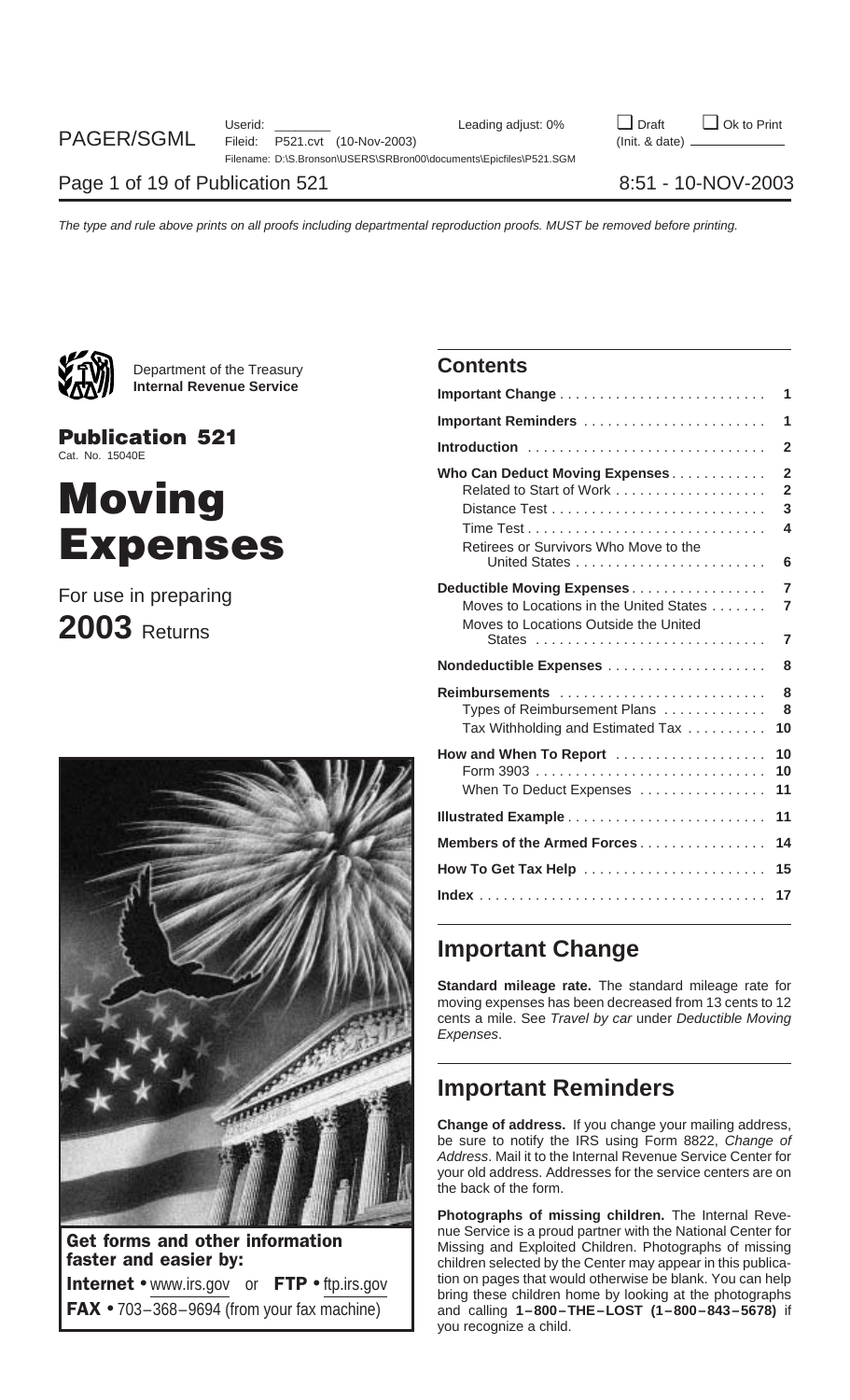This publication explains the deduction of certain expenses of moving to a new home because you changed job locations or started a new job. It includes the following **Who Can Deduct** topics.

- 
- 
- What moving expenses are not deductible. The following requirements.
- How a reimbursement affects your moving expense 1) Your move is closely related to the start of work. deduction. **2)** You meet the distance test.
- How and when to report moving expenses. 3) You meet the time test.
- 

penses, is shown near the end of the publication. expenses.

you are self-employed or an employee. Your expenses ferent rules may apply if you are a member of the Armed generally must be related to starting work at your new job<br>location. However, certain retirees and survivors may qual-<br>These rules are discussed later in this publication. location. However, certain retirees and survivors may qualify to claim the deduction even if they are not starting work at a new job location. See Who Can Deduct Moving Ex- **Related to Start of Work** penses.

**Comments and suggestions.** We welcome your com- place, to the start of work at your new job location.

1111 Constitution Ave. NW Washington, DC 20224

would be helpful if you would include your daytime phone You can deduct your moving expenses.<br>number, including the area code, in your correspondence.

❏ **3** Armed Forces' Tax Guide show that:

- ❏ **<sup>1040</sup>** U.S. Individual Income Tax Return 2) You will spend less time or money commuting from
- ❏ **1040X** Amended U.S. Individual Income Tax your new home to your new job location. Return
- 
- 

See How To Get Tax Help, near the end of this publica-**Introduction Infroduction Introduction Intervalsion Information** about getting the publication and the forms listed.

# • Who can deduct moving expenses. **Moving Expenses**

• What moving expenses are deductible. You can deduct your moving expenses if you meet all three

- 
- 
- 

• Special rules for members of the Armed Forces. After you have read these rules, you may want to use An example, including a filled-in Form 3903, Moving Ex- Figure B to help you decide if you can deduct your moving

You may be able to deduct moving expenses whether **Retirees, survivors, and Armed Forces members.** Dif-

Your move must be closely related, both in time and in

ments about this publication and your suggestions for<br>future editions.<br>You can e-mail us at **\*taxforms@irs.gov**. Please put<br>"Publications Comment" on the subject line.<br>"Publications Comment" on the subject line.<br>You can wr arrange to work before moving to a new location, as long as you actually do go to work.

Internal Revenue Service **If you do not move within 1 year of the date you begin** Individual Forms and Publications Branch work, you ordinarily cannot deduct the expenses unless SE:W:CAR:MP:T:I<br>1111 Constitution Ave NW 1111 Constitution Ave NW 1111 Constitution Ave NW

**Example.** Your family moved more than a year after you started work at a new location. You delayed the move We respond to many letters by telephone. Therefore, it for 18 months to allow your child to complete high school.

Closely related in place. You can generally consider **Useful Items**<br> **V** Vou may want to see:<br>
You may want to see:<br> **V** Vou may want to see:<br> **V** Vou may want to see:<br> **V** Vou may want to see: job location. If your move does not meet this requirement,<br>you may still be able to deduct moving expenses if you can

- 1) You are required to live at your new home as a **Form (and Instructions)** condition of your employment, or
	-

**Home defined.** Your **home** means your main home ❏ **<sup>3903</sup>** Moving Expenses (residence). It can be a house, apartment, condominium, ❏ **8822** Change of Address houseboat, house trailer, or similar dwelling. It does not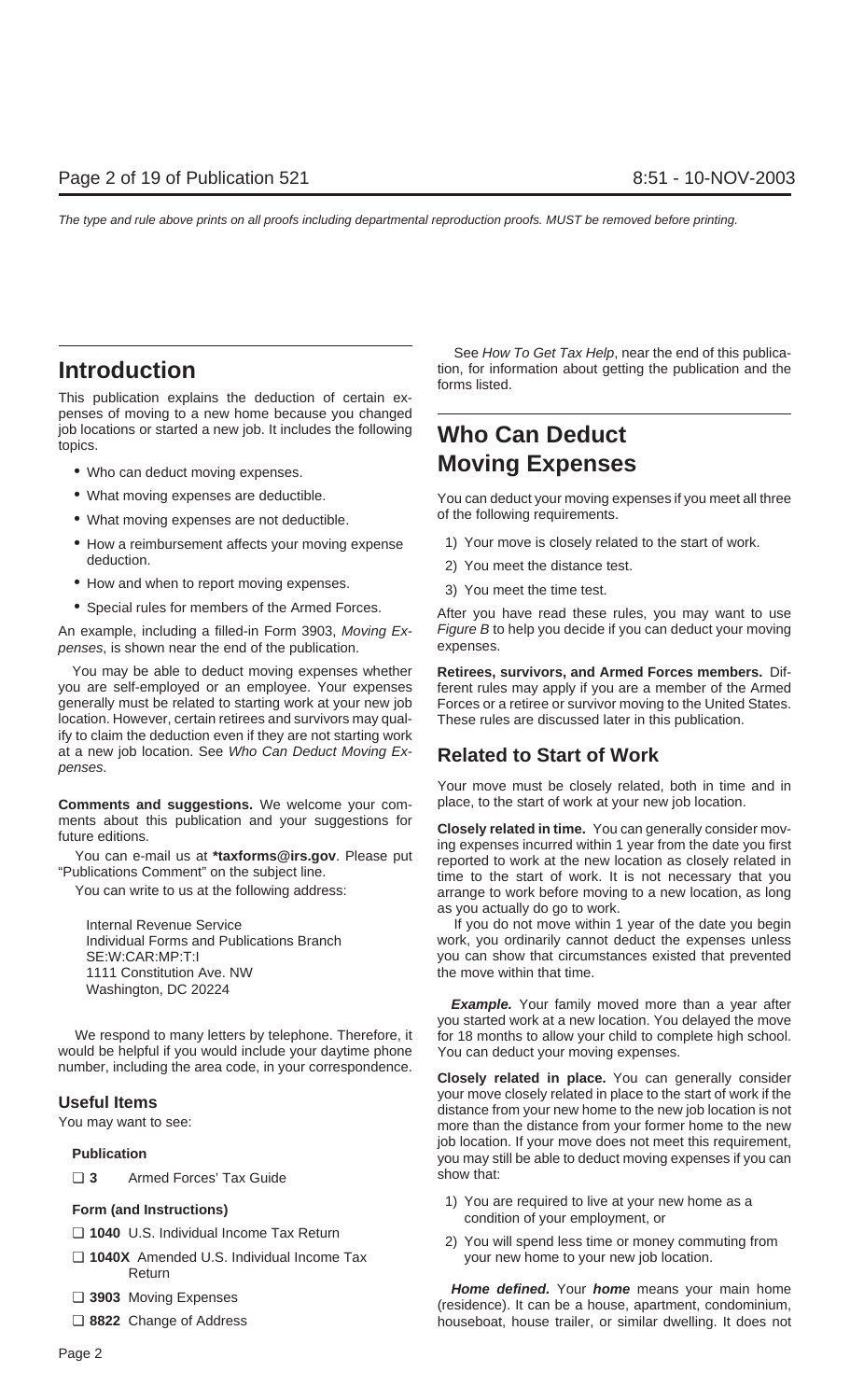include other homes owned or kept up by you or members that home. Because your new main job location is 57 miles of your family. It also does not include a seasonal home, farther from your former home than the distance from your such as a summer beach cottage. Your **former home** former home to your old main job location, you meet the means your home before you left for your new job location. distance test. Your **new home** means your home within the area of your<br>**First job or return to full-time work.** If you go to work full<br>time for the first time, your place of work must be at least 50

**Retirees or survivors.** You may be able to deduct the miles from your former home to meet the distance test.<br>expenses of moving to the United States or its possessions even if the move is not related to the start of work States or be a survivor of someone who did. See Retirees **Armed Forces.** If you are in the Armed Forces and you or Survivors Who Move to the United States, later. moved because of a permanent change of station, you do

location is **at least 50 miles** farther from your former home<br>than your old main job location was from your former<br>home. For example, if your old main job location was 3<br>miles from your former home your new main job locati miles from your former home, your new main job location centered, such as where you report for work. must be at least 53 miles from that former home.

The distance between a job location and your home is **Union members.** If you work for several employers on the shortest of the more commonly traveled routes be- a short-term basis and you get work under a union hall tween them. The distance test considers only the location system (such as a construction or building trades worker), of your former home. It does not take into account the your main job location is the union hall. location of your new home. See Figure A, below.<br>**More than one job.** If you have more than one job at

former home. Your new main job location is 60 miles from • The total time you spend at each place,

not have to meet the distance test. See Members of the **Distance Test Armed Forces**, later.

Your move will meet the distance test if your new main job **Main job location.** Your main job location is usually the location is at least 50 miles farther from your former home place where you spend most of your working t

**Example.** You moved to a new home less than 50 miles any time, your main job location depends on the facts in from your former home because you changed main job each case. The more important factors to be considered locat

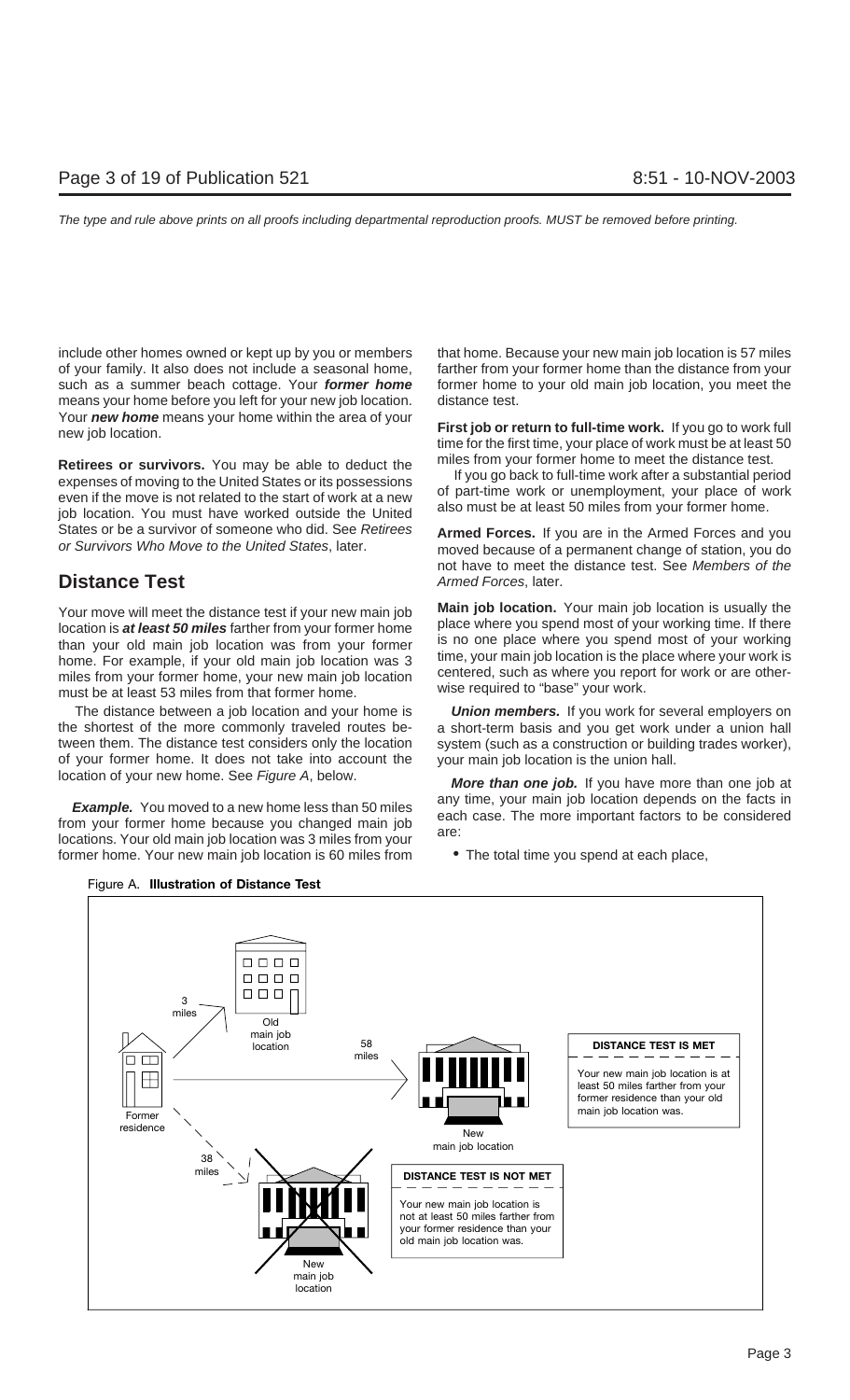- 
- 

# **Time Test**

To deduct your moving expenses, you also must meet one

- 
- 

below, for a summary of these tests. The following three rules apply.

**39 weeks during the first 12 months** after you arrive in the self-employ<br>the general area of your new job location (39-week test) the 78 weeks. the general area of your new job location (39-week test). Full-time employment depends on what is usual for your 3) You must work within the same general commuting type of work in your area.

For purposes of this test, the following four rules apply.

- 
- 
- 
- 

have worked full time during any week you are temporarily absent from work because of illness, strikes, lockouts, maintaining office hours 4 days a week is not unusual for<br>lavoffs, natural disasters, or similar causes. You are also other self-employed dentists in your area. layoffs, natural disasters, or similar causes. You are also considered to have worked full time during any week you<br>are absent from work for leave or vacation provided for in<br>your work contract or agreement.<br>you are temporarily absent from work because of illness.

strikes, natural disasters, or similar causes. **Seasonal work.** If your work is seasonal, you are considered to be working full time during the off-season only if **Seasonal trade or business.** If your trade or business your work contract or agreement covers an off-season is seasonal, the off-season weeks when no work is re-

• The amount of work you do at each place, and period of less than 6 months. For example, a school ■ How much money you earn at each place. basis for more than 6 months is considered to have worked<br>basis for more than 6 months is considered to have worked full time for the entire 12 months.

# **Time Test for Self-Employed Persons**

of the following two time tests. If you are self-employed, you must work full time for at least **39 weeks during the first 12 months AND** for a total of at 1) The time test for employees. least **78 weeks during the first 24 months** after you arrive in the general area of your new job location 2) The time test for self-employed persons. (78-week test).

Both of these tests are explained below. See Table 1, For purposes of the time test for self-employed persons,

- **1)** You count any full-time work you do either as an **Time Test for Employees employee** or as a self-employed person.
- If you are an employee, you must work full time for at least 2) You do not have to work for the same employer or<br>39 weeks during the first 12 months after you arrive in be self-employed in the same trade or business for
	-

1) You count only your full-time work as an employee, **Self-employment.** You are self-employed if you work as not any work you do as a self-employed person. The sole owner of an unincorporated business or as a<br>partner in a partnership carrying on a business. You are 2) You do not have to work for the same employer for<br>all 39 weeks.<br>all 39 weeks.<br>all 39 weeks.

3) You do not have to work 39 weeks in a row.<br>4) You must work full time within the same general<br>commuting area for all 39 weeks.<br>work full time during any week depends on what is usual<br>work full time during any week depen for your type of work in your area. For example, you are a **Temporary absence from work.** You are considered to self-employed dentist and maintain office hours 4 days a have worked full time during any week you are temporarily week. You are considered to perform services full time

| IF you are                                                                                  | THEN you satisfy the time test by meeting the                                                                                                  |
|---------------------------------------------------------------------------------------------|------------------------------------------------------------------------------------------------------------------------------------------------|
| an employee                                                                                 | 39-week test for employees.                                                                                                                    |
| self-employed                                                                               | 78-week test for self-employed persons.                                                                                                        |
| both self-employed and an employee at the same time                                         | 78-week test for a self-employed person or the 39-week<br>test for an employee. Your principal place of work<br>determines which test applies. |
| both self-employed and an employee, but unable to satisfy<br>the 39-week test for employees | 78-week test for self-employed persons.                                                                                                        |

Table 1. **Satisfying the Time Test for Employees and Self-Employed Persons**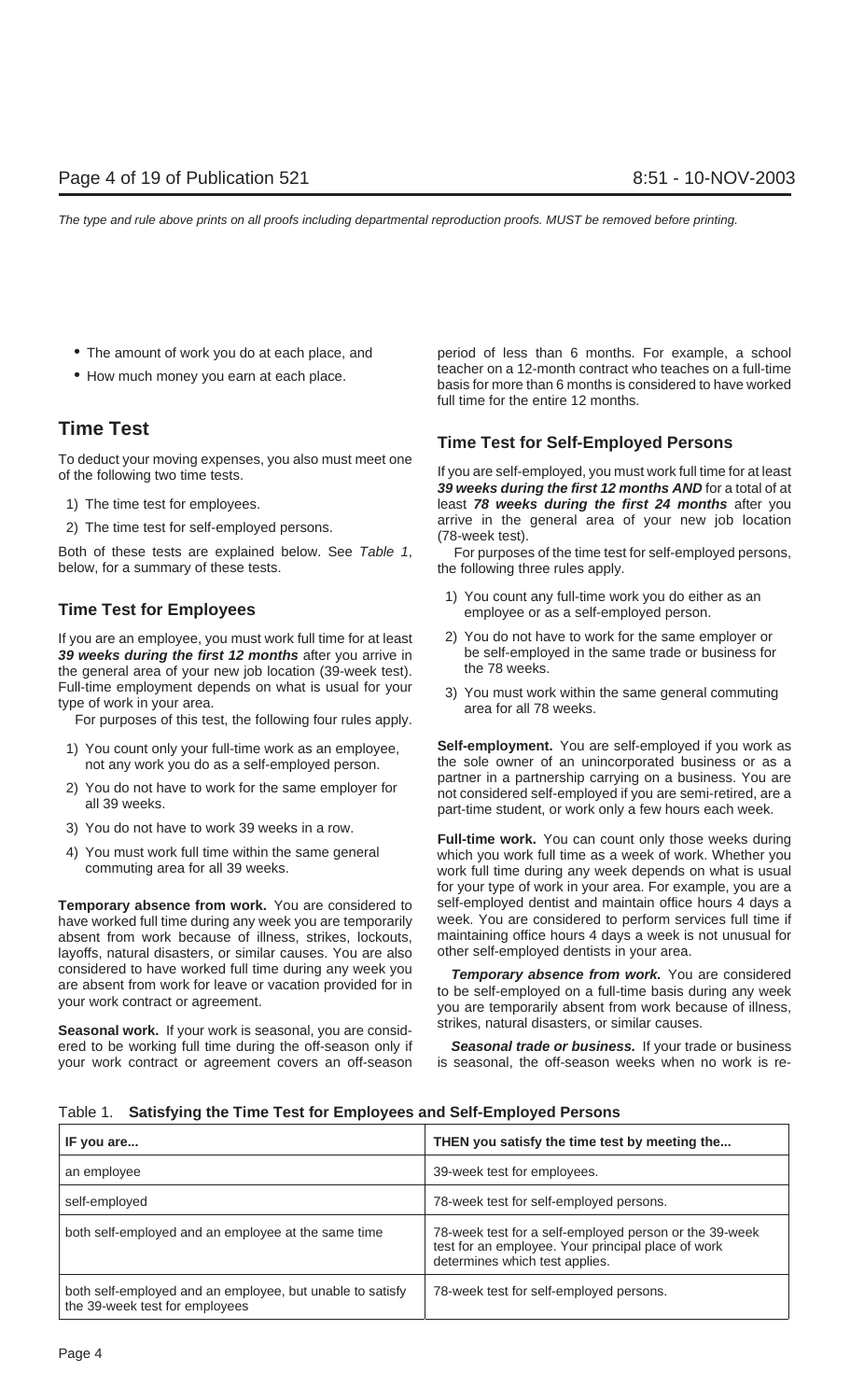



<sup>1</sup> Military persons should see *Members of the Armed Forces* for special rules that apply to them.

<sup>2</sup> Your move must be closely related to the start of work at your new job location. See *Related to Start of Work.*

 $3$  If you deduct expenses and do not meet this test later, you must either file an amended tax return or report your moving expense deduction as other income. See *Time test not yet met.*

<sup>4</sup> If you became self-employed during the first 12 months, answer YES if your combined time as a full-time employee and self-employed person equals or will equal at least 78 weeks in the first 24 months (including 39 weeks in the first 12 months) after you arrived in the new area.

you worked full time. The off-season must be less than 6 satisfy the time test by meeting the 39-week test. months and you must work full time before and after the If Justin is unable to satisfy the requirements of the<br>off-season. 39-week test during the 12-month period immediately fol-

son. You work full-time as the operator of the motel before and after the off-season. You are considered self-em- **Joint Return**

**Example.** Justin quit his job and moved from the east satisfy that test. coast to the west coast to begin a full-time job as a cabinet-maker for C and L Cabinet Shop. He generally **Time Test Not Yet Met** worked at the shop about 40 hours each week. Shortly after the move, Justin also began operating a cabinet-in- You can deduct your moving expenses on your 2003 tax stallation business from his home for several hours each return even if you have not yet met the time test by the date afternoon and all day on weekends. Because Justin's your 2003 return is due. You can do this if you expect to

quired or available may be counted as weeks during which principal place of business is the cabinet shop, he can

lowing his arrival in the general location of his new principal<br>resort. The motel is closed for 5 months during the off-sea-<br>resort. The motel is closed for 5 months during the off-sea-

ployed on a full-time basis during the weeks of the off-sea-<br>son. If you are married and file a joint return and both you and<br>If you was spouse work full time, either of you can satisfy the If you were both an employee and self-employed, see<br>Table 1 (previous page) for the requirements.<br>Table 1 (previous page) for the requirements.<br>weeks your spouse worked with the weeks you worked to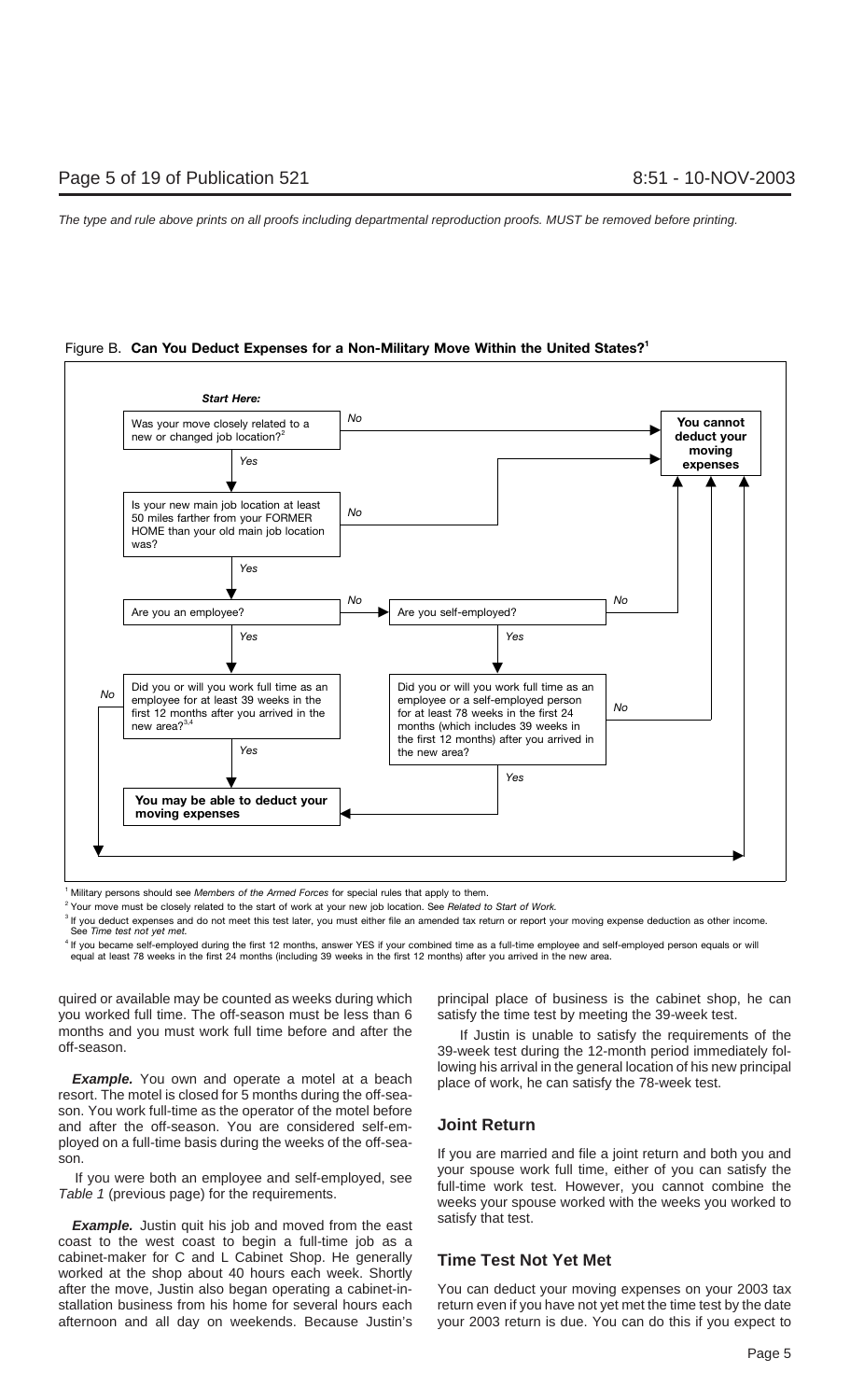meet the 39-week test in 2004 or the 78-week test in 2004 meet the **time test**, discussed earlier. However, you must or 2005. If you deduct moving expenses but do not meet meet the requirements discussed below under Retirees the time test in 2004 or 2005, you must either: who were working abroad or Survivors of decedents who

- were working abroad. 1) Report your moving expense deduction as other in- **United States defined.** For this section of this publica- come on your Form 1040 for the year you cannot
- 2) Amend your 2003 return using Form 1040X.

2003 return, and you later meet the time test, you can file

**Example.** You arrive in the general area of your new job been outside the United States.

- 1) Report as income on your 2004 return the amount 1) Your age and health, you deducted as moving expenses on your 2003
- 2) Amend your 2003 return.

You do not have to meet the time test if one of the following applies. **Survivors of decedents who were working abroad.** If

- 
- 2) Your main job location was outside the United States 2013 The move is to a home in the United States.<br>and you moved to the United States because you 2013. retired. See Retirees or Survivors Who Move to the 2) The move begins within 6 months after the United States, in the next column.
- below.) 3) You are the survivor of a person whose main job location at the time of death was outside the United  $\frac{3}{10}$  The move is from the decedent's former home.<br>States. See Retirees or Survivors Who Move to the
- 4) Your job at the new location ends because of death 5) The decedent's former home was also your home. or disability.
- 5) You are transferred for your employer's benefit or **When a move begins.** A move begins when one of the laid off for a reason other than willful misconduct. For following events occurs. this exception, you must have obtained full-time emtest at the time you started the job. effects to be moved to your home in the United

# **Retirees or Survivors**<br> **Retirees or Survivors**<br> **Who Move to the United States**<br> **Packed and on the way to your home in the United States**<br> **Packed and on the way to your home in the United States**

States. If you are a retiree who was working abroad or a survivor of a decedent who was working abroad and you move to the 3) You leave your former home to travel to your new<br>United States or one of its possessions, you do not have to bome in the United States. United States or one of its possessions, you do not have to

meet the test, or tion, the term "United States" includes the possessions of the United States.

If you do not deduct your moving expenses on your **Retirees who were working abroad.** You can deduct If you can deduct you can deduct you can deduct when the United an amended return for 2003 to take the deduction. States when you permanently retire. However, both your former main job location and your former home must have

location on September 15, 2003. You deduct your moving<br>expenses on your 2003 return, the year of the move, even<br>though you have not yet met the time test by the date your<br>return is due. If you do not meet the 39-week test

- 
- return, or 2) The customary retirement age for people who do<br>
<sup>2</sup>) The customary retirement age for people who do<br>
<sup>2</sup>) The customary retirement age for people who do
	- 3) Whether you receive retirement payments from a pension or retirement fund, and
- **Exceptions to the Time Test 4)** The length of time before you return to full-time work.

The Voultare in the Armed Forces and you moved be-<br>
cause of a permanent change of station. See *Mem*-<br>
bers of the Armed Forces, later.<br>
the following five requirements are met.

- 
- decedent's death. (When a move begins is described
- 
- States. See Retirees or Survivors Who Move to the 4) The decedent's former home was outside the United United States, below.<br>4) Your job at the new location ends because of death
	-

- ployment and you must have expected to meet the 1) You contract for your household goods and personal States, but only if the move is completed within a
	-
	-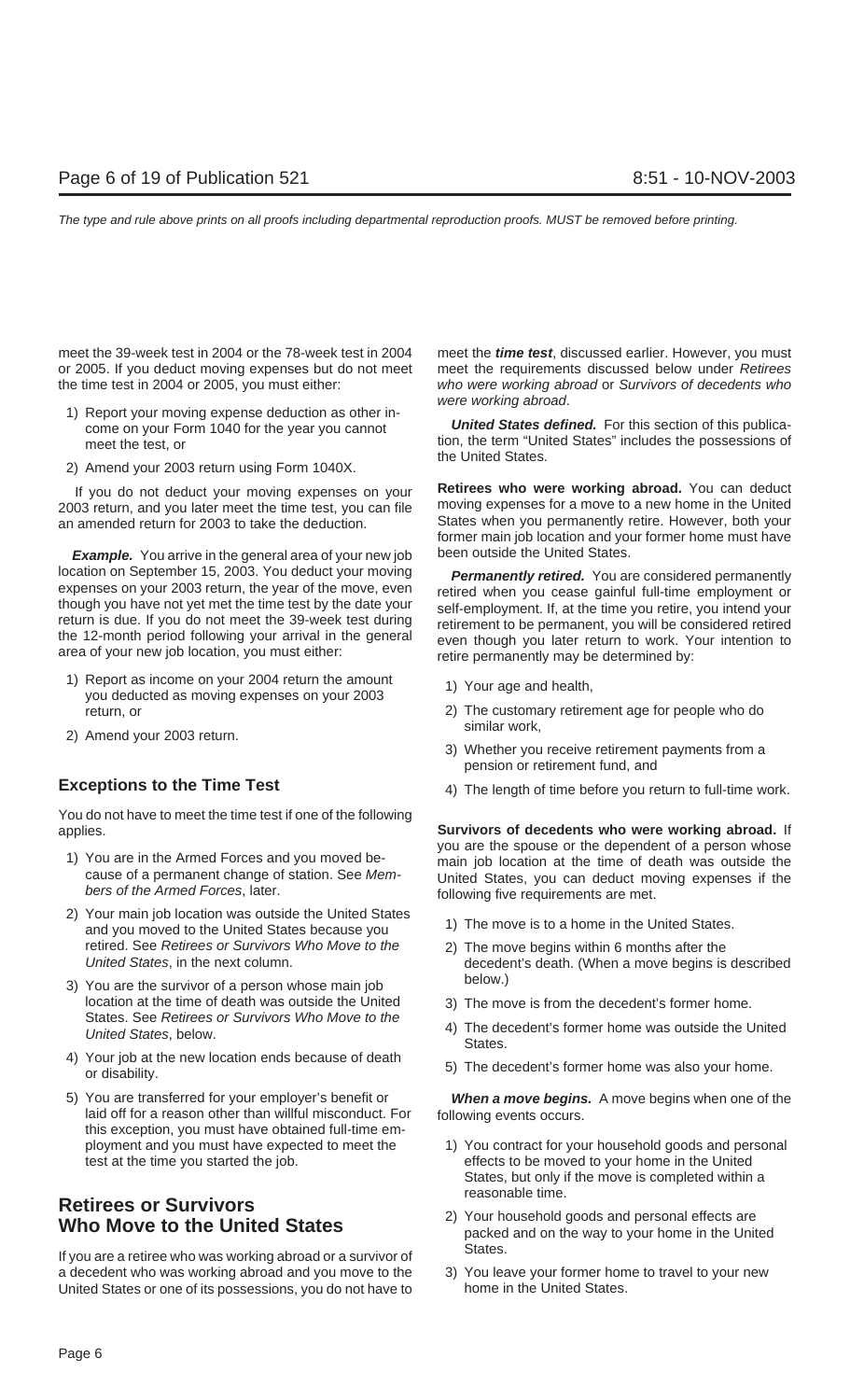If you meet the requirements discussed earlier under Who members of your household from your former home to your Can Deduct Moving Expenses, you can deduct the reason- new home.

- 
- new home. **household pets to your new home.** household pets to your new home.



**Reasonable expenses.** You can deduct only those ex- of the small size of his apartment, he stored some of his penses that are reasonable for the circumstances of your furniture in Georgia with his parents. Paul got a job in move. For example, the cost of traveling from your former Washington, DC. It cost him \$900 to move his furniture home to your new one should be by the shortest, most from North Carolina to Washington and \$3,000 to move his direct route available by conventional transportation. If furniture from Georgia to Washington. If Paul shipped his during your trip to your new home, you stop over, or make furniture in Georgia from North Carolina (his former home), side trips for sightseeing, the additional expenses for your it would have cost \$1,800. He can deduct only \$1,800 of stopover or side trips are not deductible as moving ex- the \$3,000 he paid. The amount he can deduct for moving penses. **his furniture is \$2,700 (\$900 + \$1,800)**.

Travel by car. If you use your car to take yourself, mem-<br>bers of your household, or your personal effects to your **CAUTION** you buy on the way to your new home. new home, you can figure your expenses by deducting either:

- 
- 2) The **standard mileage rate** of 12 cents a mile. are delivered to your new home.

Whether you use actual expenses or the standard mileage<br>rate to figure your expenses, you can deduct parking fees<br>and tolls you pay in moving. You can deduct parking fees<br>of general repairs, general maintenance, insurance,

expenses you pay for yourself and members of your longer live in your separation of vour household is anyone who household. A member of your household is anyone who has both your former and new home as his or her home. It You can deduct expenses for only one trip to your new does not include a tenant or employee, unless that person home for yourself and members of your household. Howis your dependent. ever, all of you do not have to travel together or at the same

# **Moves to Locations in the**

If you meet the requirements under Who Can Deduct Moving Expenses, earlier, you can deduct expenses for a To deduct expenses for a move outside the United States, move to the area of a new main job location within the you must move to the area of a new place of work outside United States or its possessions. Your move may be from the United States and its possessions. You must meet the one United States location to another or from a foreign requirements under Who Can Deduct Moving Expenses, country to the United States. The country to the United States.

**Household goods and personal effects.** You can de-**Deductible Moving Expenses** duct the cost of packing, crating, and transporting your household goods and personal effects and those of the

able expenses of: **If you use your own car to move your things**, see Travel

1) Moving your household goods and personal effects<br>(including in-transit or foreign-move storage ex-<br>penses), and<br>penses), and<br>penses and<br>personal effects.

2) Traveling (including lodging but not meals) to your You can deduct the cost of shipping your car and your

You can deduct the cost of moving your household<br>You cannot deduct any expenses for meals. goods and personal effects from a place other than your former home. Your deduction is limited to the amount it would have cost to move them from your former home.

> **Example.** Paul Brown is a resident of North Carolina and has been working there for the last 4 years. Because



1) Your **actual expenses**, such as gas and oil for your<br>car, if you keep an accurate record of each expense,<br>or<br>**and insuring household goods and personal effects within**<br>or<br>things are moved from your former home and befor

**Member of your household.** You can deduct moving area of your former home within one day after you could no<br>expenses you pay for yourself and members of your longer live in your former home because your furniture had

time. If you use your own car, see Travel by car, earlier.

# **United States Moves to Locations Outside the United States**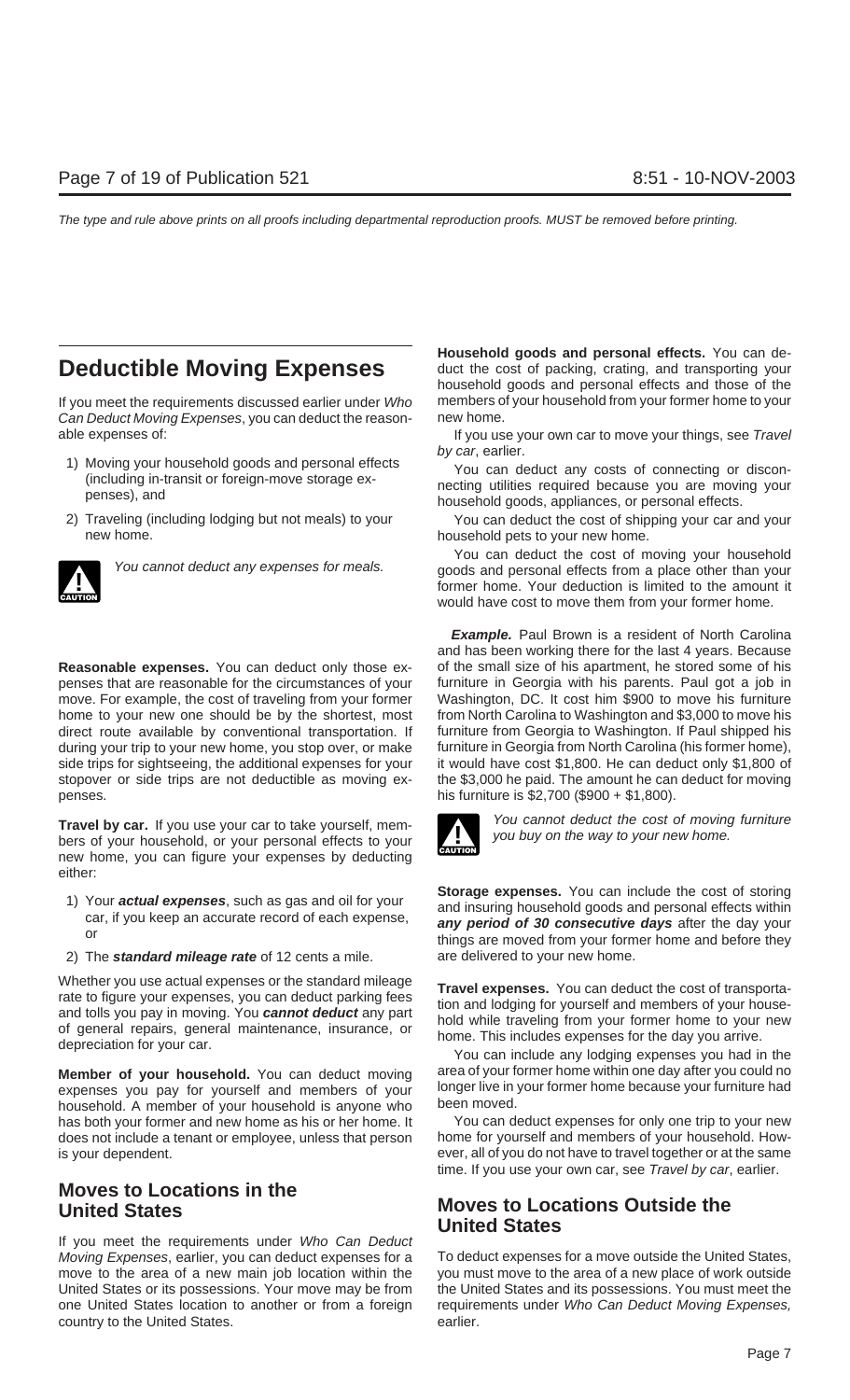**Deductible expenses.** If your move is to a location • Pre-move househunting expenses. outside the United States and its possessions, you can • Real estate taxes.<br>deduct the following expenses.

- The cost of moving household goods and personal Refitting of carpets and draperies.
- The cost of traveling (including lodging) from your move).
- The cost of moving household goods and personal **Following the cost of moves**. effects to and from storage.  $\bullet$  Temporary living expenses.
- The cost of storing household goods and personal

**Storage expenses.** You can deduct the reasonable ex-<br>penses of storing your household goods and personal<br>effects for all or part of the time the new job location<br>remains your main job location.<br>Ferencess, for information

**Moving expenses allocable to excluded foreign income.** If you live and work outside the United States, you may be able to exclude from income part or all of the **Reimbursements** income you earn in the foreign country. You may also be able to claim a foreign housing exclusion or deduction. If This section explains what to do when you receive a<br>you claim the foreign earned income or foreign housing reimbursement (including advances and allowances) for exclusion, you cannot deduct the part of your moving any of your moving expenses discussed in this publication. expenses that relates to the excluded income. It also explains the types of reimbursements on which your

dent Aliens Abroad, explains how to figure the part of your and Medicare tax. moving expenses that relates to excluded income. You can get the publication from most United States Embassies **Types of Reimbursement Plans** and consulates, or see How To Get Tax Help at the end of this publication. This publication.

penses. Report.

- 
- Car tags.
- 
- 
- 
- 
- 
- Losses from disposing of memberships in clubs. Self. The reasonable expenses of moving your
- 
- 
- 
- 
- 
- effects from your former home to your new home. Security deposits (including any given up due to the
- former home to your new home. Storage charges except those incurred in transit and
	-

effects while you are at the new job location. **No double deduction.** You cannot take a moving ex-The first two items were explained earlier under *Moves to*<br>
Locations in the United States. The last two items are<br>
discussed below.<br>
For example, expenses you have for travel, meals, and **Moving goods and effects to and from storage.** You lodging while **temporarily** working at a place away from can deduct the reasonable expenses of moving your per-<br>sonal effects to and from storage.<br>sonal effects to and fr

reimbursement (including advances and allowances) for Publication 54, Tax Guide for U.S. Citizens and Resi-<br>
employer must withhold income tax, social security tax,

how you report this amount and your expenses depends on whether the reimbursement is paid to you under an **Nondeductible Expenses accountable plan** or a **nonaccountable plan**. For a quick overview of how to report your reimbursement and moving You cannot deduct the following items as moving ex-<br>Report.<br>Report.

Your employer should tell you what method of reim-<br>Any part of the purchase price of your new home.<br>bursement is used and what records are required.

## • Driver's license. **Accountable Plans**

• Expenses of buying or selling a home. To be an accountable plan, your employer's reimburse-■ Expenses of getting or breaking a lease. • **Find the set of the vertuant** must require you to meet **all** three of the **•** following rules. • Home improvements to help sell your home.

1) Your expenses must be of the type for which a de- • Loss on the sale of your home. duction would be allowed had you paid them your possessions from your former home to your new • Meal expenses. home, and traveling from your former home to your • Mortgage penalties.  $\bullet$  Mortgage penalties.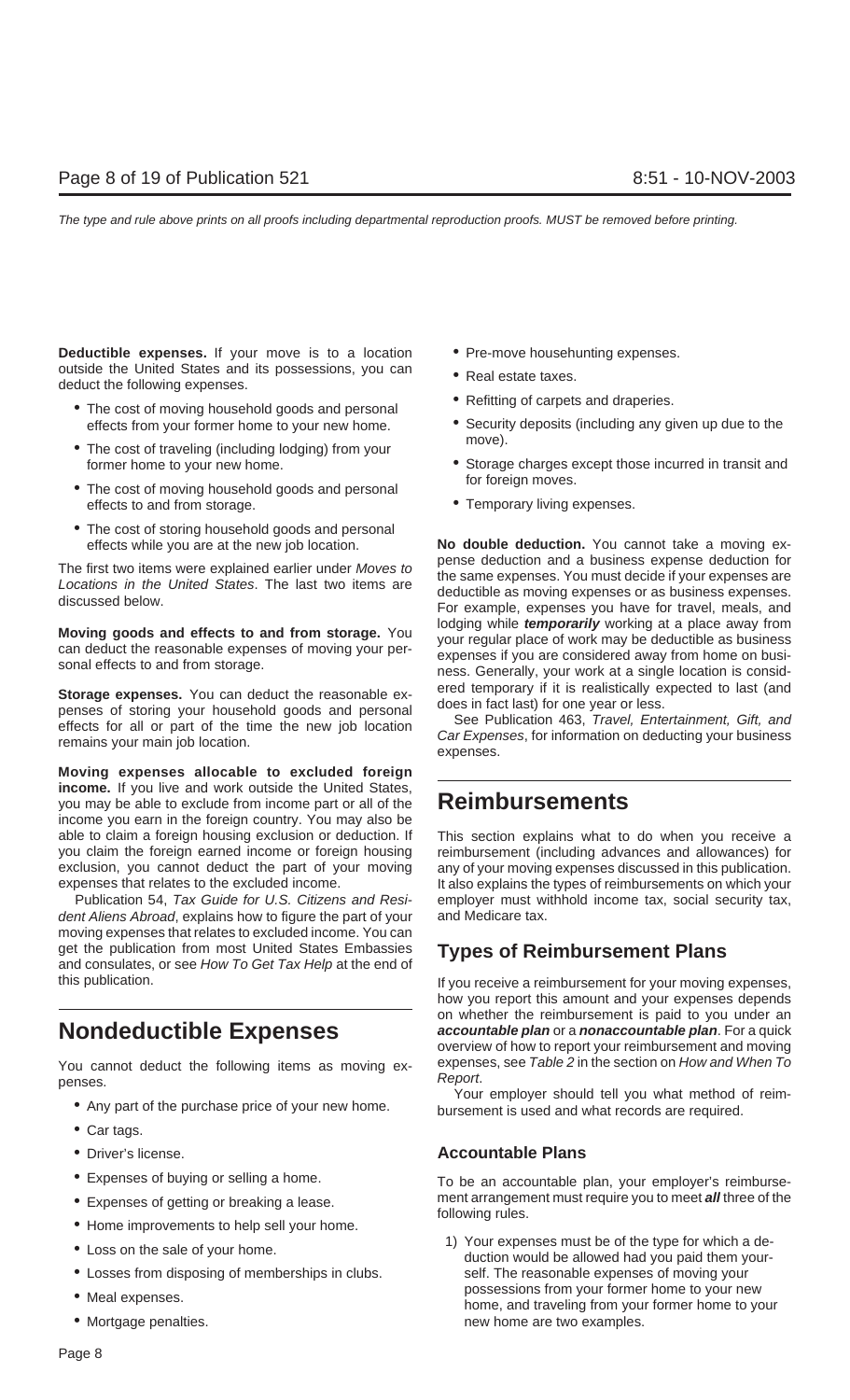- 
- 3) You must return any excess reimbursement or allow-<br>ance within a reasonable period of time.<br>reimbursed by your employer, but you may not meet all

Adequate accounting. You adequately account for your<br>
moving expenses by giving your employer documentary<br>
evidence of those expenses, along with a statement of<br>
expense, an account book, a diary, or a similar record in<br>
w

Reasonable period of time. What constitutes a "reason- nonaccountable plan (discussed below).

- 1) You receive an advance within 30 days of the time nonaccountable plan. you have an expense.
- 2) You adequately account for your expenses within 60 **Nonaccountable Plans**
- days after the expense was paid or incurred. Accountable Plans.
- terly) that asks you to either return or adequately account for outstanding advances **and** you comply 1) Excess reimbursements you fail to return to your within 120 days of the statement.

**Excess reimbursement.** This includes any amount you and 2) Reimbursements of nondeductible expenses. See are paid (including advances and allowances) that is more allowing *Reimbursement of nondeductible expenses*, above. are paid (including advances and allowances) that is more than the moving expenses that you adequately accounted<br>for to your employer within a reasonable period of time.<br>See Returning excess reimbursements, next, for informa-<br>tion on how to handle these excess amounts.<br>It is beca

quired to return any excess reimbursement for your mov- you had any moving expenses. ing expenses to the person paying the reimbursement. If you are not sure if the moving expense reimburse-Excess reimbursement includes any amount for which you ment arrangement is an accountable or nonaccountable did not adequately account within a reasonable period of plan, ask your employer. time. For example, if you received an advance and you did Your employer will combine the amount of any reimexcess reimbursement. the total in box 1 of your **Form W–2**.

**Example.** You lived in Boston and accepted a job in Atlanta. Under an accountable plan, your employer reim-<br> **Uniform Relocation Assistance and Real**<br> **Property Acquisition Policies Act of 1970** bursed you for your actual traveling expenses from Boston **Property Acquisition Policies Act of 1970** to Atlanta and the cost of moving your furniture to Atlanta.

of your Form W–2. If your moving expenses are more than you received under the Uniform Relocation Assistance and

2) You must adequately account to your employer for your reimbursement, you may be able to deduct your these expenses within a reasonable period of time. additional expenses (see How and When To Report, later).

able period of time" depends on the facts and circum-<br>stances of your situation. However, regardless of those<br>facts and circumstances, actions that take place within the<br>time specified in the following list will be treated

days after they were paid or incurred.<br>A nonaccountable plan is a reimbursement arrangement 3) You return any excess reimbursement within 120 that does not meet the three rules listed earlier under

4) You are given a periodic statement (at least quar-<br>terly) that asks you to either return or adequately<br>paid under a nonaccountable plan.

- 
- 

**Returning excess reimbursements.** You must be re- receive the full amount of your pay regardless of whether

not spend all the money on deductible moving expenses, bursement paid to you under a nonaccountable plan with or you do not have proof of all your expenses, you have an your wages, salary, or other pay. Your employer will report

**You meet accountable plan rules.** If for all reimburse-<br>ments you meet the three rules for an accountable plan,<br>your employer should not include any reimbursements of<br>expenses in your income in box 1 of your **Form W-2**.<br>

Your employer will include the reimbursement in box 12 Do not include in income any moving expense payment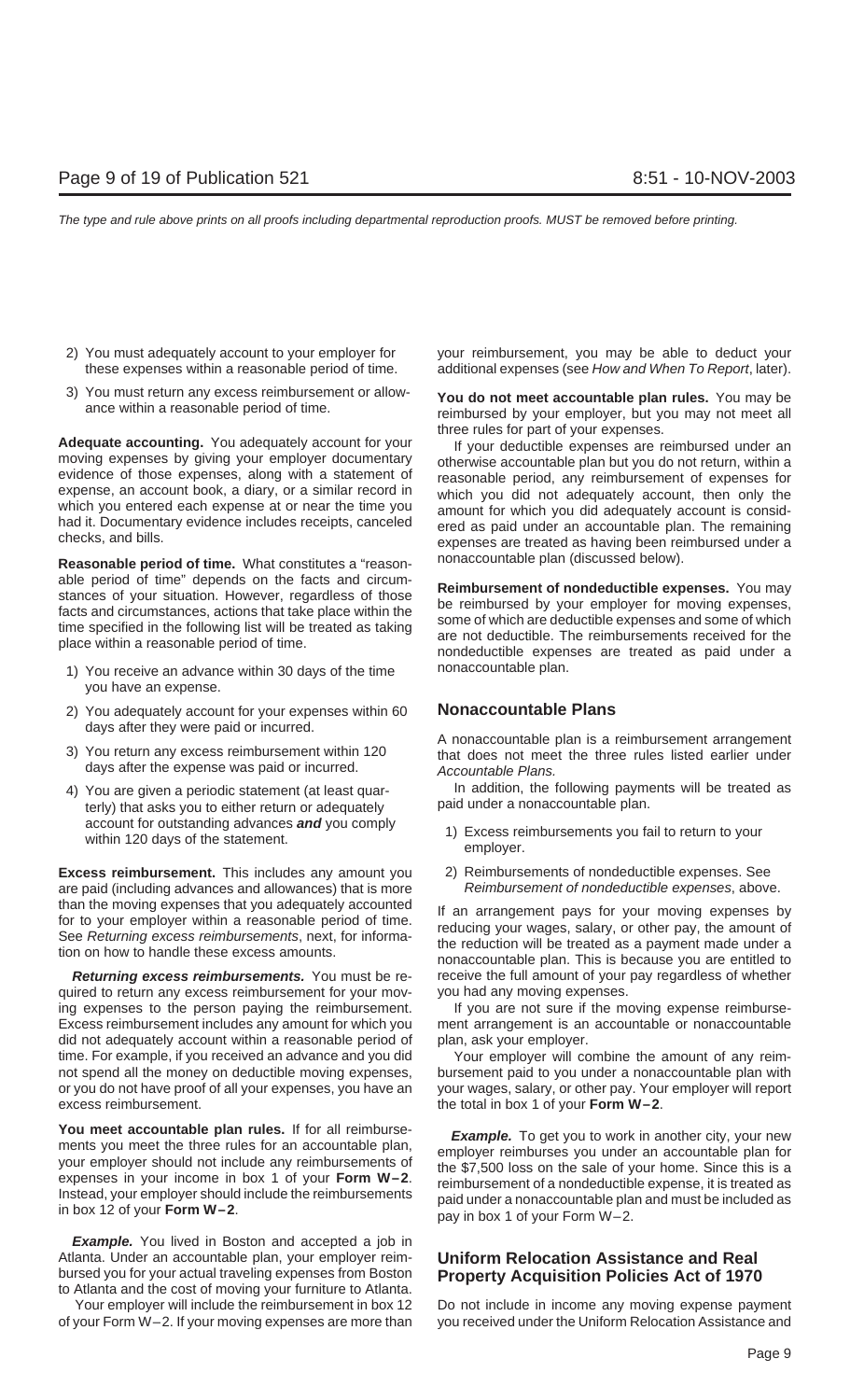Real Property Acquisition Policies Act of 1970. These withheld from your regular wages, on whether or not the payments are made to persons displaced from their reimbursements and allowances are combined with your homes, businesses, or farms by federal projects. regular wages, and on any information you have given to

# **Tax Withholding and Estimated Tax** Allowance Certificate.

**Reimbursements excluded from income.** Your employer should not include in your wages reimbursements paid under an accountable plan (explained earlier) for **How and When To Report** moving expenses that you:

- 
- 

These reimbursements are fringe benefits excludable from on the next page. your income as qualified moving expense reimbursements. Your employer should report these reimburse-<br>ments in box 12 of **Form W-2**.

**!**

**Expenses deducted in earlier year.** If you receive reimbursement this year for moving expenses deducted in an earlier year. The vertical vector of the reimbursement is not included as an earlier year. wages in box 1 of your **Form W-2**, you must include the 2) You are claiming only storage fees while you are reimbursement on line 21 of your Form 1040. Your em- away from the United States. ployer should show the amount of your reimbursement in 3) Any amount your employer paid for the storage fees box 12 of your **Form W–2**. is included as wages in box 1 of your **Form W–2**.

**Reimbursements included in income.** Your employer<br>must include in your income any reimbursements made (or<br>treated as made) under a nonaccountable plan, even if<br>and and write "Storage" payt to the amount treated as made) under a nonaccountable plan, even if<br>they are for deductible moving expenses. See Nonac-<br>countable Plans under Types of Reimbursement Plans,<br>earlier. Your employer must also include in your gross<br>income as your employer reimbursed you under an accountable plan **Completing the form.** Complete the *Distance Test Work-*<br>(explained earlier) for meals, househunting trips, and real sheet in the instructions for Form 3903 to see wh

**Reimbursement for deductible and nondeductible**<br> **expenses.** If your employer reimburses you for both<br>
deductible and nondeductible moving expenses, your em-<br>
ployer must determine the amount of the reimbursement<br>
that i employer must treat any remaining amount as taxable **Expenses greater than reimbursement.** If line 3 is wages and withhold income tax, social security tax, and more than line 4, subtract line 4 from line 3 and enter the wages and withhold income tax, social security tax, and more than line 4, subtract line 4 from line 3 and enter the<br>Medicare tax.

moving expense deduction. **Amount of income tax withheld.** If the reimbursements or allowances you receive are taxable, the amount of **Expenses equal to or less than reimbursement.** If income tax your employer will withhold depends on several line 3 is equal to or less than line 4, you have no moving factors. It depends in part on whether or not income tax is expense deduction. Subtract line 3 from line 4 and, if the

your employer on **Form W–4**, Employee's Withholding

Your employer must withhold income tax, social security<br>tax, and Medicare tax from reimbursements and al-<br>lowances paid to you that are included in your income. See and deductible moving expenses in figuring your estimated Reimbursements included in income, later.<br>Reimbursements included in income, later.<br>Tax Withholding and Estimated Tax.

1) Could deduct if you had paid or incurred them, and<br>2) Did not deduct in an earlier year.<br>2) Did not deduct in an earlier year.<br>2) Pid not deduct in an earlier year.

You **cannot** claim a moving expense deduction.<br>
for expenses covered by reimbursements ex-<br>
cluded from income (see Accountable Plans<br>
Not do not be a separate form 3903 for each move for which you<br>
cluded from income (see

You do not have to complete Form 3903 if **all** of the under Types of Reimbursement Plans, earlier). following apply.

- 
- 
- 

(explained earlier) for meals, nousenunting trips, and real<br>estate expenses. It also includes reimbursements that<br>exceed your deductible expenses and that you do not<br>return to your employer.<br>own car, you can figure expens

result on line 5 and on **Form 1040**, line 27. This is your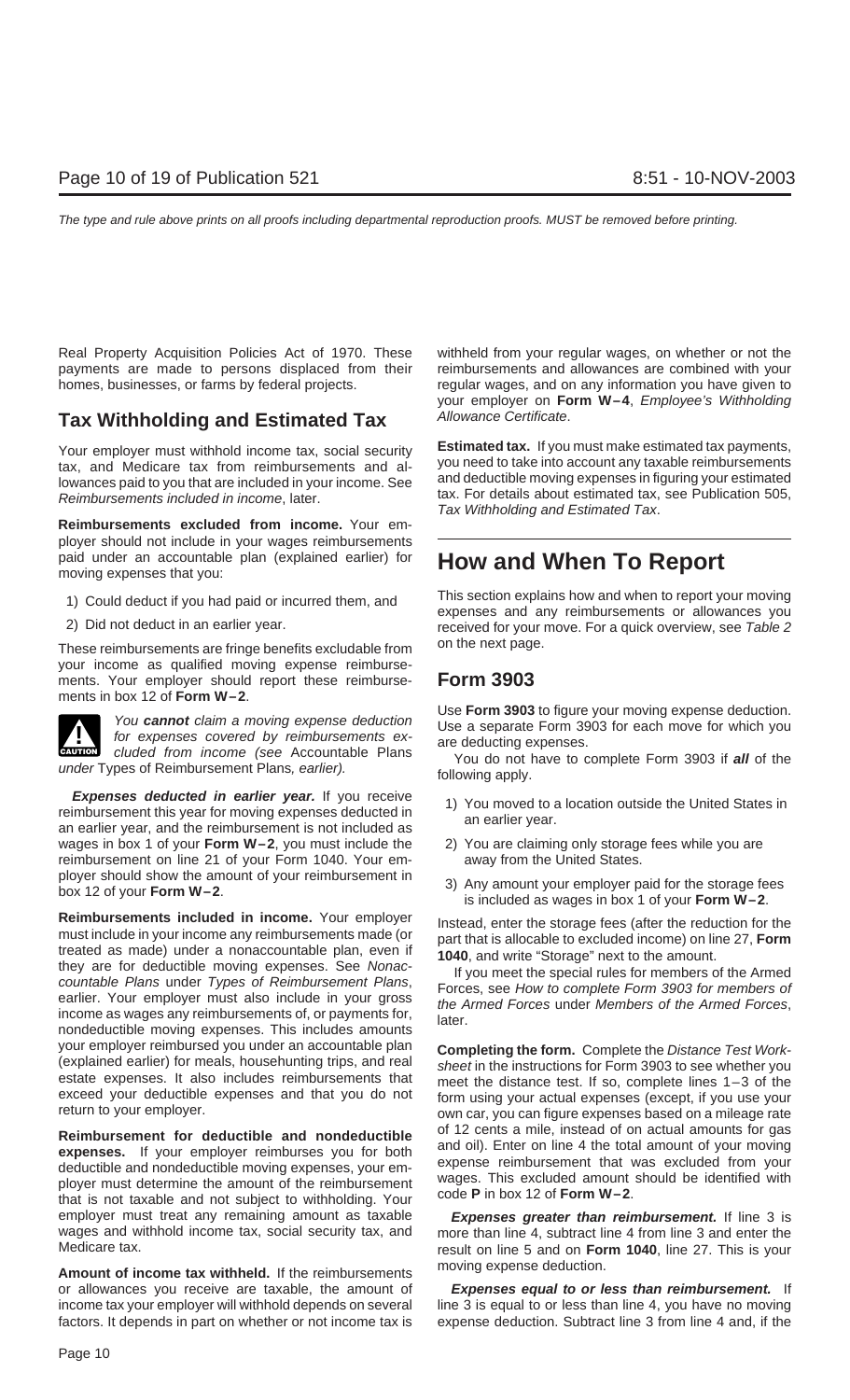| IF your Form W-2 shows                                    | AND you have                                         | THEN                                                                                                  |
|-----------------------------------------------------------|------------------------------------------------------|-------------------------------------------------------------------------------------------------------|
| your reimbursement reported only<br>in box 12 with code P | moving expenses greater than the<br>amount in box 12 | file Form 3903 showing all allowable<br>expenses* and reimbursements.                                 |
| your reimbursement reported only<br>in box 12 with code P | moving expenses equal to the amount<br>in box 12     | do not file Form 3903.                                                                                |
| your reimbursement divided<br>between box 12 and box 1    | moving expenses greater than the<br>amount in box 12 | file Form 3903 showing all allowable<br>expenses,* but only the<br>reimbursements reported in box 12. |
| your entire reimbursement reported<br>as wages in box 1   | moving expenses                                      | file Form 3903 showing all allowable<br>expenses,* but no reimbursements.                             |
| no reimbursement                                          | moving expenses                                      | file Form 3903 showing all allowable<br>expenses.*                                                    |

Table 2. **Reporting Your Moving Expenses and Reimbursements**

\* See Deductible Moving Expenses for allowable expenses.

**1040**, line 7. your income.

**Where to deduct.** Deduct your moving expenses on line **Choosing when to deduct.** If you use the cash method 27 of Form 1040. The amount of moving expenses you can of accounting, which is used by most individuals, you can deduct is shown on line 5 of Form 3903. choose to deduct moving expenses in the year your em-



You cannot deduct moving expenses on Form ployer reimburses you if: 1040EZ or Form 1040A. 1) You paid the expenses in a year before the year of

You may have a choice of when to deduct your moving bursement year. expenses and report any reimbursement.

**Example.** In December 2002, your employer trans- **You cannot deduct any moving expenses for** ferred you to another city in the United States, where you which you received a reimbursement that was not still work. You are single and were not reimbursed for your **cauTION** included in your income. moving expenses. In 2002, you paid for moving your furniture and deducted these expenses on your 2002 tax return. In January 2003, you paid for travel to the new city. You can deduct these additional expenses on your 2003 **Illustrated Example** tax return.

result is more than zero, include it as income on **Form** will be reimbursed, you must include the reimbursement in

- reimbursement, or
- 2) You paid the expenses in the year immediately after **When To Deduct Expenses** the year of reimbursement but by the due date, including extensions, for filing your return for the reim-

**Expenses not reimbursed.** If you were not reimbursed,<br>deduct your moving expenses either in the year you in-<br>curred them or in the year you paid them.<br>that year.<br>that year.



Expenses reimbursed. If you are reimbursed for your<br>
in Smith is married and has two children. He owned his<br>
expenses, you may be able to deduct your expenses either<br>
in the year you incurred them or in the year you paid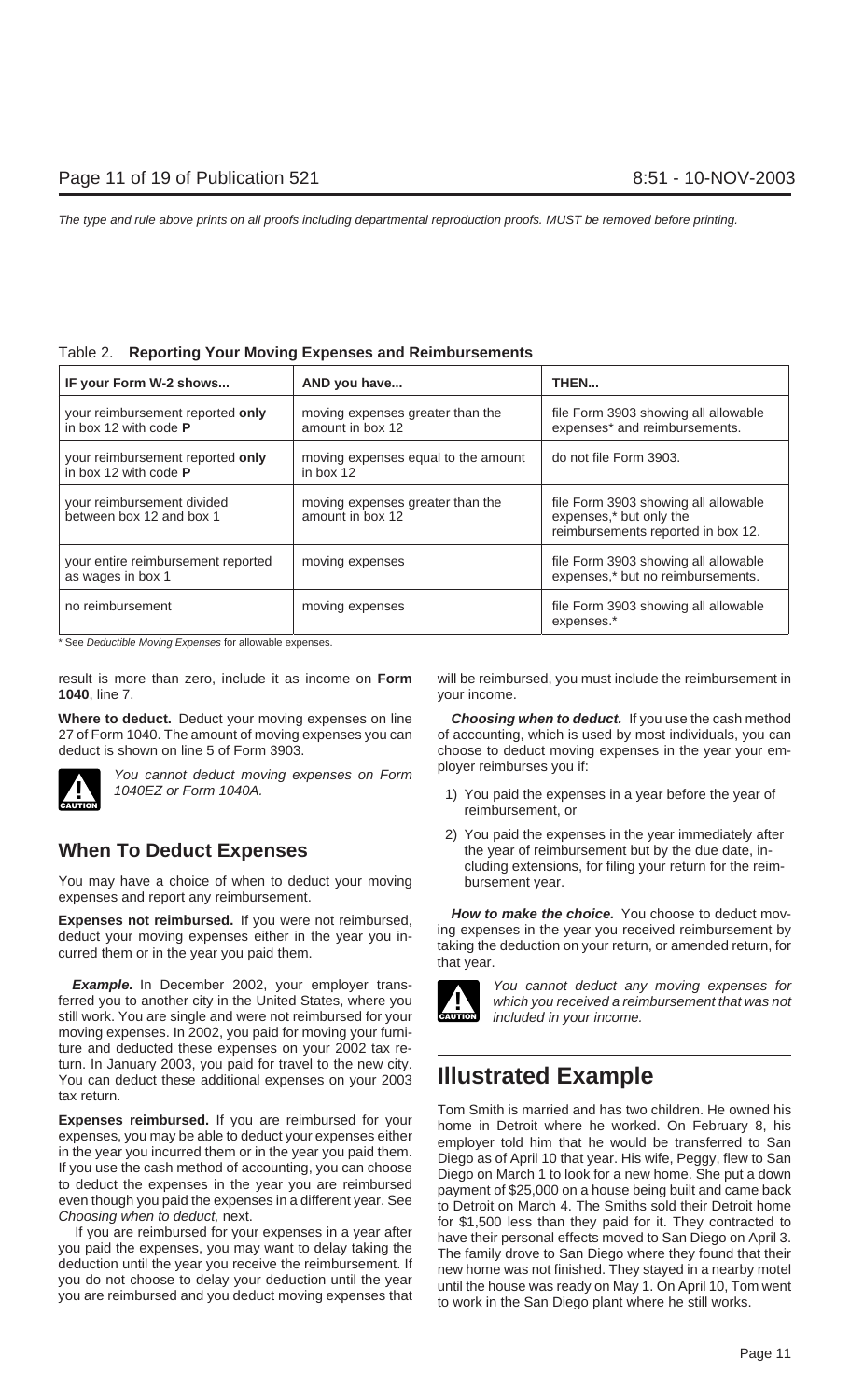| 1) Peggy's pre-move househunting<br>trip:<br>Travel and lodging  \$449        | 75                  | \$<br>524 | mont or nonacadotions experises, in look to<br>with Tom's other wages. Tom must include thi<br>line 7 of Form 1040. The employer withholds<br>the \$3,399, as discussed under Reimburser<br>ductible and nondeductible expenses under T |
|-------------------------------------------------------------------------------|---------------------|-----------|-----------------------------------------------------------------------------------------------------------------------------------------------------------------------------------------------------------------------------------------|
| 2) Down payment on San Diego                                                  |                     | 25,000    | ing and Estimated Tax, earlier. Also, Tom's em<br>have given him a separate Form W-2 for                                                                                                                                                |
| 3) Real estate commission paid on                                             |                     | 3,500     | reimbursement.<br>To figure his deduction for moving expens<br>ters the following amounts on Form 3903.                                                                                                                                 |
| 4) Loss on sale of Detroit home (not<br>including real estate commission)     |                     | 1,500     | Item 5 — moving personal effects (line 1)                                                                                                                                                                                               |
| 5) Amount paid for moving personal<br>effects (furniture, other household     |                     |           | Item 6 $-$ driving to San Diego (\$264 + \$180)                                                                                                                                                                                         |
| goods, etc.) $\ldots \ldots \ldots \ldots \ldots \ldots \ldots$               |                     | 8,000     | Total deductible moving expenses (line 3)                                                                                                                                                                                               |
| 6) Expenses of driving to San Diego:<br>Mileage (Start 14,278;<br>End 16,478) |                     |           | Minus: Reimbursement included in box 12<br>of Form $W-2$ (line 4)                                                                                                                                                                       |
| 2,200 miles at 12 cents a mile<br>Lodging $\dots\dots\dots\dots\dots\dots$    | \$264<br>180<br>320 | 764       | Deduction for moving expenses (line 5)                                                                                                                                                                                                  |
| 7) Cost of temporary living<br>expenses in San Diego:<br>Motel rooms          | \$1,450             |           | Tom's Form 3903 and Distance Test Wo<br>shown on the next page. He also enters his<br>\$1,200, on line 27, Form 1040.                                                                                                                   |
|                                                                               |                     | 3,730     | Nondeductible expenses. Of the \$43,018 ex                                                                                                                                                                                              |
|                                                                               |                     |           | Tom incurred, the following items cannot be c                                                                                                                                                                                           |
|                                                                               |                     |           |                                                                                                                                                                                                                                         |

Tom was reimbursed \$10,643 under an accountable<br>plan. His employer gave him the following breakdown of the number of the reimbursement.<br>the reimbursement.

| Moving personal effects  \$ 6,800          |          |
|--------------------------------------------|----------|
| Travel (and lodging) to San Diego          | 444      |
| Travel (and lodging) for househunting trip | 449      |
| Lodging for temporary quarters             | 1.450    |
|                                            | 1,500    |
| Total reimbursement                        | \$10,643 |

The employer included this reimbursement on Tom's ployer reimbursed him for it. Form W-2 for the year. The reimbursement of deductible<br>
expenses, \$7,244 (\$6,800 + \$444) for moving household<br>
goods and travel to San Diego, was included in box 12 of<br>
Form W-2. His employer identified this amount with co **P**.

His records for the move show: The employer included the balance, \$3,399 reimbursement of nondeductible expenses, in box 1 of Form W–2 with Tom's other wages. Tom must include this amount on line 7 of Form 1040. The employer withholds taxes from the \$3,399, as discussed under Reimbursement for deductible and nondeductible expenses under Tax Withholding and Estimated Tax, earlier. Also, Tom's employer could have given him a separate Form  $W-2$  for his moving reimbursement.

To figure his deduction for moving expenses, Tom enters the following amounts on **Form 3903**.

| $17 - 0000$ 0.1. 00.10 0.1 $\ge 0.1$ 0.1. 1.10.1.1.0.1.1.0.1<br>including real estate commission)                   | 1.500 | Item $5$ — moving personal effects (line 1)    | \$8,000 |
|---------------------------------------------------------------------------------------------------------------------|-------|------------------------------------------------|---------|
| 5) Amount paid for moving personal<br>effects (furniture, other household                                           |       | Item 6 — driving to San Diego (\$264 + \$180)  |         |
| goods, etc.) $\ldots \ldots \ldots \ldots \ldots \ldots \ldots$                                                     | 8.000 | Total deductible moving expenses (line 3)      | \$8,444 |
| 6) Expenses of driving to San Diego:<br>Mileage (Start 14,278;<br>End 16,478)                                       |       | Minus: Reimbursement included in box 12        |         |
| 2,200 miles at 12 cents a mile<br>\$264<br>المستحدث والمستحدث والمستحدث والمستحدث والمستحدث والمستحدث<br>$\sqrt{2}$ |       | <b>Deduction for moving expenses (line 5) </b> | \$1,200 |

Tom's Form 3903 and *Distance Test Worksheet* are shown on the next page. He also enters his deduction, \$1,200, on line 27, **Form 1040**.

Nondeductible expenses. Of the \$43,018 expenses that Tom incurred, the following items cannot be deducted.

- 
- taxes or interest on the mortgage on the house, that part would be deductible as an itemized deduction.
- $\bullet$  ltem 3 the real estate commission paid on the sale of the Detroit home. The commission is used to figure the gain or loss on the sale.<br>● Item 4 — the loss on the sale of the Detroit home.
- The Smiths cannot deduct it even though Tom's em-
- 
-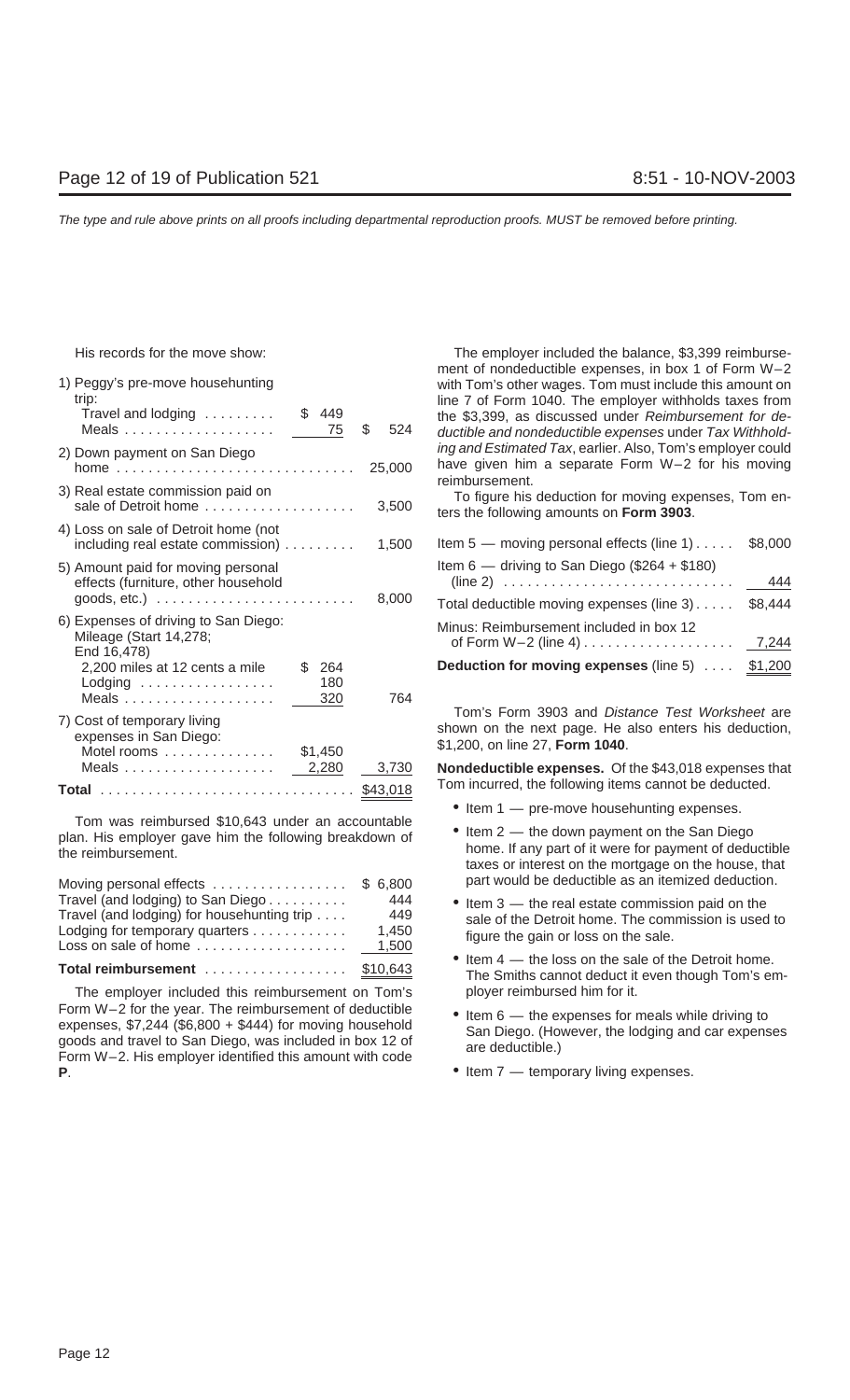- **Attach to Form 1040.**

Moving Expenses <u>Andrea Moving Expenses</u>

325 | 00 | 6437 **Attachment** Sequence No. **62** Name(s) shown on Form 1040 **Your social security number Your social security number 2003**

|   | See the <b>Distance Test</b> and <b>Time Test</b> in the instructions to find out if you can deduct your moving<br>Before you begin:<br>expenses.                                                                             |                         |       |  |
|---|-------------------------------------------------------------------------------------------------------------------------------------------------------------------------------------------------------------------------------|-------------------------|-------|--|
|   | $\sqrt{ }$ If you are a member of the armed forces, see the instructions to find out how to complete this form.                                                                                                               |                         |       |  |
|   | Enter the amount you paid for transportation and storage of household goods and personal                                                                                                                                      |                         | 8,000 |  |
|   | Enter the amount you paid for travel and lodging in moving from your old home to your new<br>home (see instructions). Do not include the cost of meals entitled as a set of meals                                             | 2                       | 444   |  |
| з | Add lines 1 and 2 response to the contract of the contract of the contract of the contract of the contract of the contract of the contract of the contract of the contract of the contract of the contract of the contract of |                         | 8,444 |  |
| 4 | Enter the total amount your employer paid you for the expenses listed on lines 1 and 2 that is<br>not included in the wages box (box 1) of your Form W-2. This amount should be identified with                               | V//////<br>4<br>,,,,,,, | 7,244 |  |

**5** Is line 3 **more than** line 4?

Form **3903**

Department of the Treasury Internal Revenue Service

> $\Box$  **No.** You **cannot** deduct your moving expenses. If line 3 is less than line 4, subtract line 3 from line 4 and include the result on Form 1040, line 7.

Tom and Peggy Smith

**Moving expense deduction.** Subtract line 4 from line 3. Enter the result here and on **Yes.** Form 1040, line 27

# **General Instructions**

## **A Change To Note**

For 2003, the standard mileage rate for using your vehicle to move to a new home is 12 cents a mile.

## **Purpose of Form**

Use Form 3903 to figure your moving expense deduction for a move related to the start of work at a new principal place of work (workplace). If the new workplace is outside the United States or its possessions, you must be a U.S. citizen or resident alien to deduct your expenses.

If you qualify to deduct expenses for more than one move, use a separate Form 3903 for each move.

For more details, see **Pub. 521,** Moving Expenses.

## **Who May Deduct Moving Expenses**

If you move to a new home because of a new principal workplace, you may be able to deduct your moving expenses whether you are self-employed or an employee. But you must meet both the distance test and time test that follow.

## **Distance Test**

Your new principal workplace must be at least 50 miles farther from your old home than your old workplace was. For example, if your old workplace was 3 miles from your old home, your new workplace must be at least 53 miles from that home. If you did not have an old workplace, your new workplace must be at least 50 miles from your old home. The distance between the two points is the shortest of the more commonly traveled routes between them.

**5**

1,200

—



To see if you meet the distance test, you can use the worksheet below.

## *Keep a Copy for Your Records*

| <b>Distance Test Worksheet</b> |
|--------------------------------|
|--------------------------------|

| For Paperwork Reduction Act Notice, see back of form.                                                                                                                | Cat. No. 12490K | Form 3903 (2003) |
|----------------------------------------------------------------------------------------------------------------------------------------------------------------------|-----------------|------------------|
| Is line 3 at least 50 miles?<br>Yes. You meet this test.<br>$\Box$ No. You do not meet this test. You cannot deduct your moving expenses. Do not complete Form 3903. |                 |                  |
|                                                                                                                                                                      |                 | miles            |
| 2. Enter the number of miles from your old home to your old workplace. 2.                                                                                            |                 | miles            |
| <b>1.</b> Enter the number of miles from your <b>old home</b> to your <b>new workplace</b> 1. 2,200                                                                  |                 | miles            |
| Members of the armed forces may not have to meet this test.<br><b>TIP</b><br>For details, see the instructions on the back of this form.                             |                 |                  |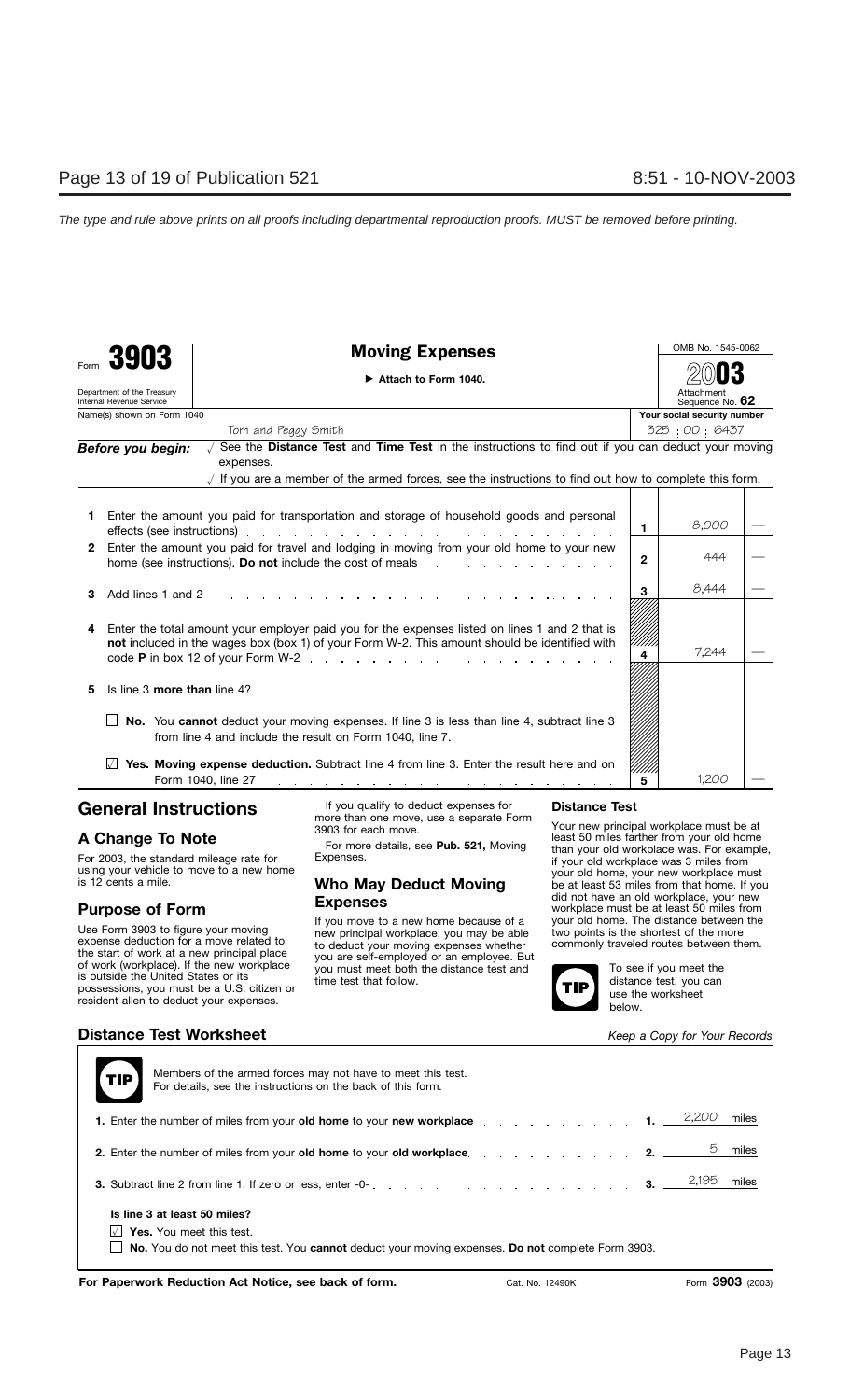If you are a member of the Armed Forces on active duty ance is not included in income and should not be included and you move because of a permanent change of station, in box 1 of **Form W–2**.<br>you do not have to meet the *distance and time tests*. If your reimbursements or allowances are less than your you do not have to meet the **distance and time tests**, discussed earlier. You can deduct your unreimbursed actual moving expenses, do not include the reimburse-

- A move from your home to your first post of active **Deductible Moving Expenses**, earlier.
- A move from one permanent post of duty to another, **Forces.** Take the following steps.
- Travel Regulations. 2) Enter on line 4 the total reimbursements and al-

**Spouse and dependents.** If a member of the Armed expenses claimed on lines 1 and 2. **Do not** include Forces dies, is imprisoned, or deserts, a permanent the value of moving services provided by the governchange of station for the spouse or dependent includes a ment. Also, do not include any part of a dislocation move to: **allowance**, a temporary lodging allowance, a tempo-

- 
- 
- 

If the military moves you and your spouse and depen- do not have a moving expense deduction. Subtract dents to or from separate locations, the moves are treated line 3 from line 4 and, if the result is more than zero, as a single move to your new main job location. **Example 20 and 1040**, line 7.

**Services or reimbursements provided by government.** If the military moves you and your spouse and dependents Do not include in income the value of moving and storage to or from different locations, treat these moves as a single services provided by the government because of a perma- move. nent change of station. In general, if the total reimburse-<br>ments or allowances you receive from the government<br>because of the move are more than your actual moving<br>movided by the government. expenses, the government should include the excess in

your wages on **Form W–2**. However, the excess portion of **Members of the Armed Forces** a dislocation allowance, a temporary lodging allowance, a temporary lodging expense, or a move-in housing allow-

moving expenses. The ments or allowances in income. You can deduct the ex-A permanent change of station includes: penses that are more than your reimbursements. See

duty, **How to complete Form 3903 for members of the Armed**

- and 1) Complete lines 1–3 of the form, using your actual • A move from your last post of duty to your home or expenses. **Do not** include any expenses for moving to a nearer point in the United States. The move services provided by the government. Also, do not must occur within one year of ending your active include any expenses that were reimbursed by an duty or within the period allowed under the Joint allowance you do not have to include in your income.
- lowances you received from the government for the rary lodging expense, or a move-in housing allow- • The place of enlistment, ance.
- The member's, spouse's, or dependent's home of 3) Complete line 5. If line 3 is more than line 4, subtract record, or line 5 and enter the result on line 5 and • A nearer point in the United States. **on Form 1040**, line 27. This is your moving expense deduction. If line 3 is equal to or less than line 4, you

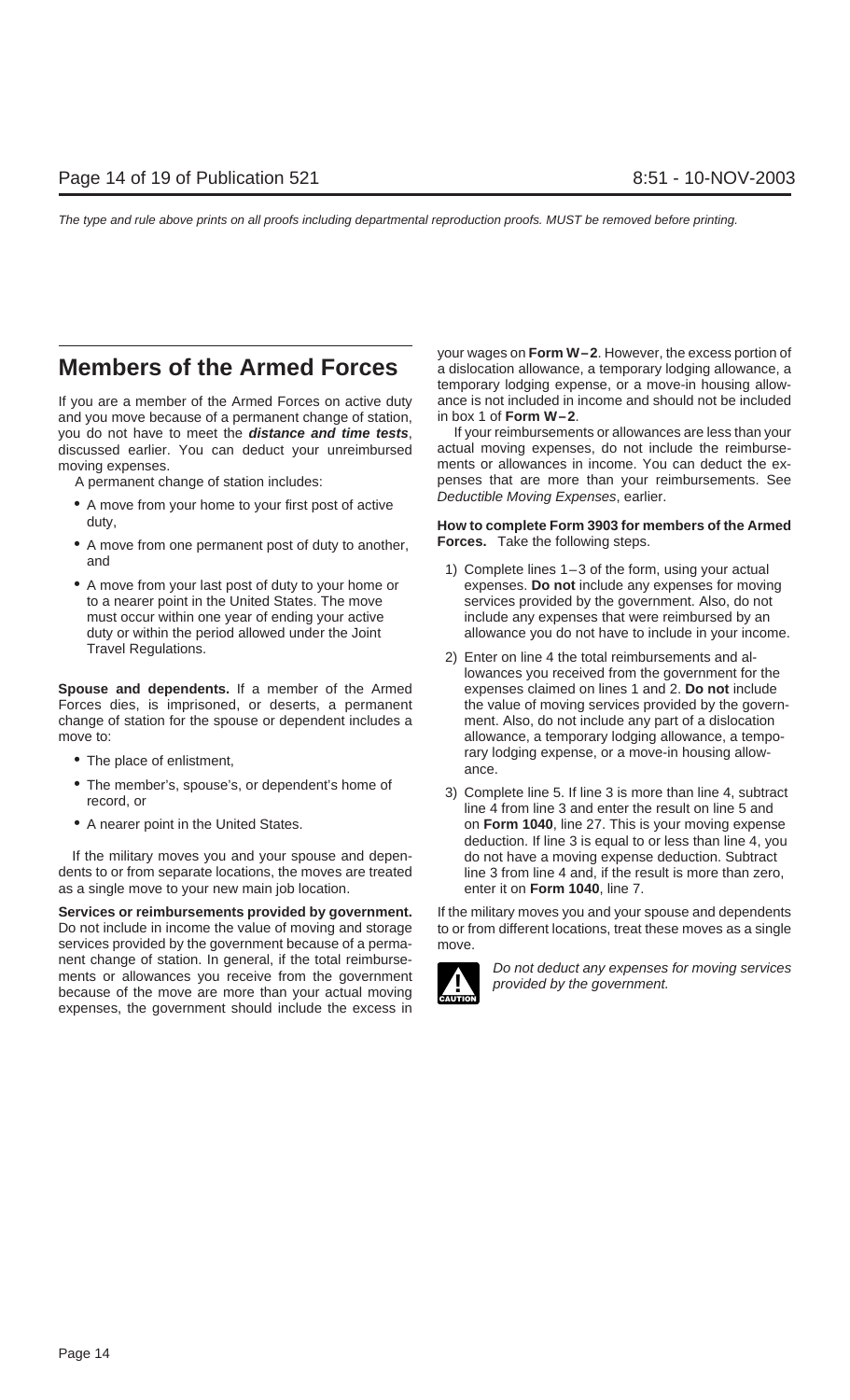# **How To Get Tax Help** W-4 calculator.

• Send us comments or request help by email. You can get help with unresolved tax issues, order free publications and forms, ask tax questions, and get more information from the IRS in several ways. By selecting the email. method that is best for you, you will have quick and easy <br>access to tax help.<br>business.

**Contacting your Taxpayer Advocate.** If you have at-<br>tempted to deal with an IRS problem unsuccessfully, you<br>should contact your Taxpayer Advocate. Transfer Protocol at ftp.irs.gov.

The Taxpayer Advocate independently represents your<br>
interests and concerns within the IRS by protecting your<br>
rights and resolving problems that have not been fixed<br>
through normal channels. While Taxpayer Advocates can-<br>

- 
- Call, write, or fax the Taxpayer Advocate office in
- 
- 

For more information, see Publication 1546, The Tax- • Asking tax questions. Call the IRS with your tax payer Advocate Service of the IRS. questions at **1–800–829–1040.**

**Free tax services.** To find out what services are avail-<br>able, get Publication 910, Guide to Free Tax Services. It solving tax problems every business day in IRS Taxable, get Publication 910, Guide to Free Tax Services. It contains a list of free tax publications and an index of tax payer Assistance Centers. An employee can explain topics. It also describes other free tax information services, IRS letters, request adjustments to your account, or including tax education and assistance programs and a list help you set up a payment plan. Call your local of TeleTax topics. Taxpayer Assistance Center for an appointment. To



- 
- Check the amount of advance child tax credit pay-<br>tions. ments you received in 2003. ● TeleTax topics. Call 1-800-829-4477 to listen to
- Check the status of your 2003 refund. Click on pre-recorded messages covering various tax topics.
- 
- 
- See answers to frequently asked tax questions.
- 
- Figure your withholding allowances using our Form
- 
- 
- 





**1–877–777–4778 Phone.** Many services are available by phone.

- your area.<br>
 Call 1–800–829–4059 if you are a<br>
 Call 1–800–829–4059 if you are a<br>
 Call 1–800–829–3676 to order current and prior year<br>
forms, instructions, and publications and prior-year<br>
forms, instructions, and pub • Visit the web site at **www.irs.gov/advocate** forms and instructions. You should receive your or-<br>der within 10 days.
	-
	- Internet. You can access the IRS website 24 find the number, go to www.irs.gov or look in the phone book under "United States Government, Inter-<br>hours a day, 7 days a week at www.irs.gov to:<br>nal Revenue Service."
- E-file. Access commercial tax preparation and e-file  **TTY/TDD** equipment. If you have access to TTY/<br>services available for free to eligible taxpayers.<br>or account questions or to order forms and publica-
	-
- "Where's My Refund" and then on "Go Get My Re-<br>fund Status." Be sure to wait at least 6 weeks from<br>the date you filed your return (3 weeks if you filed<br>electronically) and have your 2003 tax return avail-<br>able because you • Download forms, instructions, and publications. have your 2003 tax return available because you will • Order IRS products on-line.<br>
• Order IRS products on-line.<br>
dollar amount of your refund.

## • Search publications on-line by topic or keyword. **Evaluating the quality of our telephone services.** To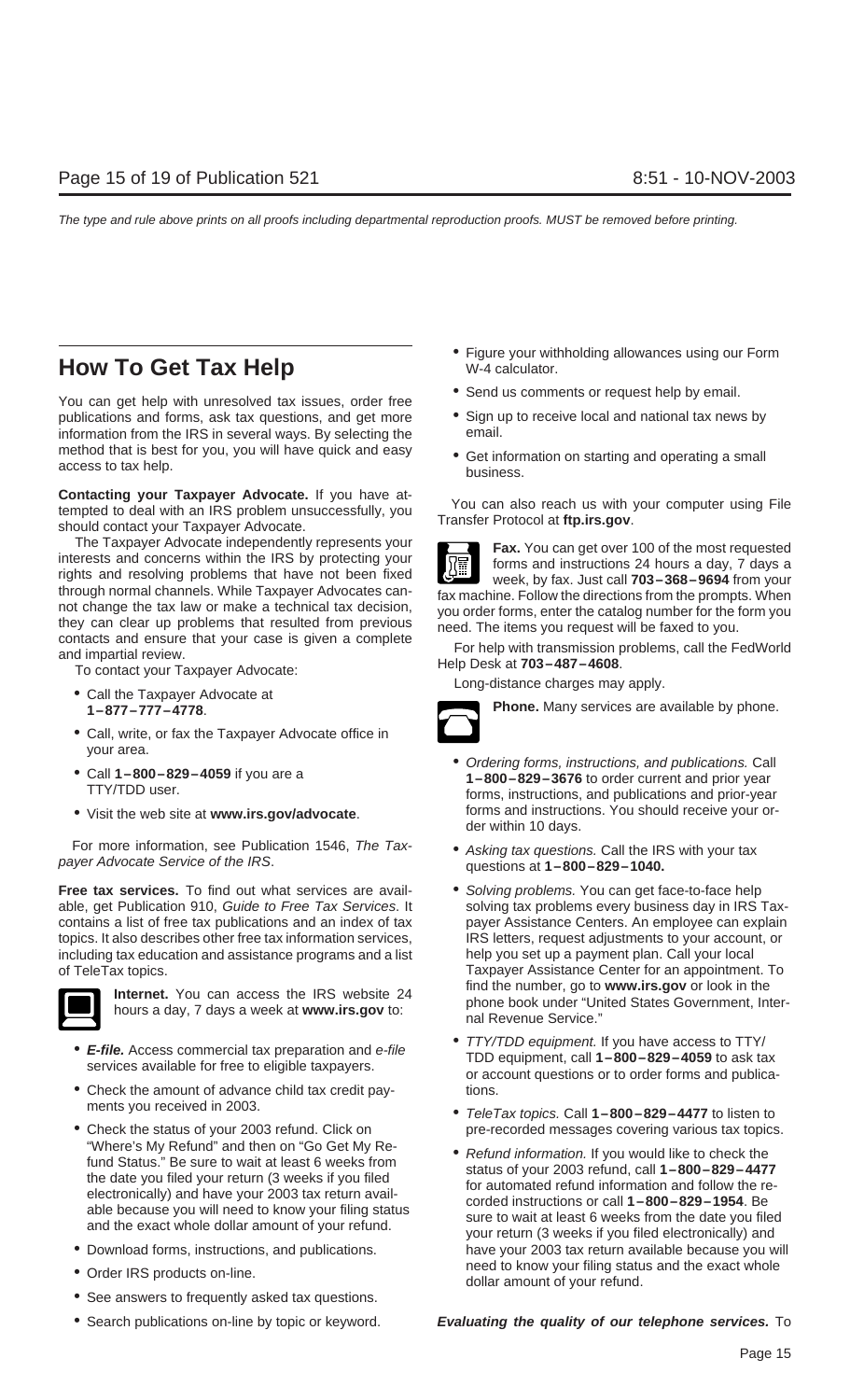ensure that IRS representatives give accurate, courteous, • **Central part of U.S.:** and professional answers, we use several methods to Central Area Distribution Center evaluate the quality of our telephone services. One method P.O. Box 8903 is for a second IRS representative to sometimes listen in Bloomington, IL 61702-8903 on or record telephone calls. Another is to ask some callers<br> **• Eastern part of U.S. and foreign addresses:**<br>
Eastern Area Distribution Center



**Walk-in.** Many products and services are avail-<br>able on a walk-in basis. **Richmond, VA 23261–5074** 

- libraries, and IRS offices to pick up certain forms, instructions, and publications. Some IRS offices, libraries, grocery stores, copy centers, city and county **•** Current tax forms, instructions, and publications. governments, credit unions, and office supply stores **•** Prior-year tax forms and instructions.<br>have a collection of products available to print from a Also, some IRS offices and libraries have the Inter- electronically, printed out for submission, and submissio<br>The Internal out of submission, and say that for submission, and say that for recordkeeping. nal Revenue Code, regulations, Internal Revenue Bulletins, and Cumulative Bulletins available for re-<br>• Internal Revenue Bulletins. search purposes.
- You can set up an appointment by calling your local release is available in late February. Center and, at the prompt, leaving a message retive will call you back within 2 business days to

that applies to your part of the country.

Rancho Cordova, CA 95743-0001

- 
- 



• Products. You can walk in to many post offices,<br>libraries, and IRS offices to pick up certain forms,<br>CD-ROM, and obtain:

- 
- 
- CD-ROM or photocopy from reproducible proofs.<br>Also, some IRS offices and libraries have the Inter-<br>electronically, printed out for submission, and saved
	-

Services. You can walk in to your local Taxpayer Buy the CD-ROM from National Technical Information Assistance Center every business day to ask tax Service (NTIS) on the Internet at **www.irs.gov/cdorders** questions or get help with a tax problem. An em- for \$22 (no handling fee) or call **1–877–233–6767** toll free ployee can explain IRS letters, request adjustments to buy the CD-ROM for \$22 (plus a \$5 handling fee). The to your account, or help you set up a payment plan. first release is available in early January and the final

questing Everyday Tax Solutions help. A representa- **CD-ROM for small businesses.** IRS Publication schedule an in-person appointment at your conve-<br> **For every small business owner or any taxpayer** nience. To find the number, go to www.irs.gov or about to start a business. This handy, interactive CD conlook in the phone book under "United States Govern-<br>
look in the phone book under "United States Govern-<br> ment, Internal Revenue Service." The state of the successfully manage a business. In addition, the CD provides an abundance of other helpful Mail. You can send your order for forms, instruc-<br>information, such as how to prepare a business plan, tions, and publications to the Distribution Center finding financing for your business, and much more. The nearest to you and receive a response within 10 design of the CD makes finding information easy and quick<br>s after your request is received Use the address and incorporates file formats and browsers that can be run workdays after your request is received. Use the address and incorporates file formats and browsers that applies to your part of the country.

• Western part of U.S.: **It is available in early April. You can get a free copy by it is available in early April. You can get a free copy by** Western Area Distribution Center<br>Western Area Distribution Center calling 1–800–829–3676 or by visiting the website at<br>Rancho Cordova CA 95743–0001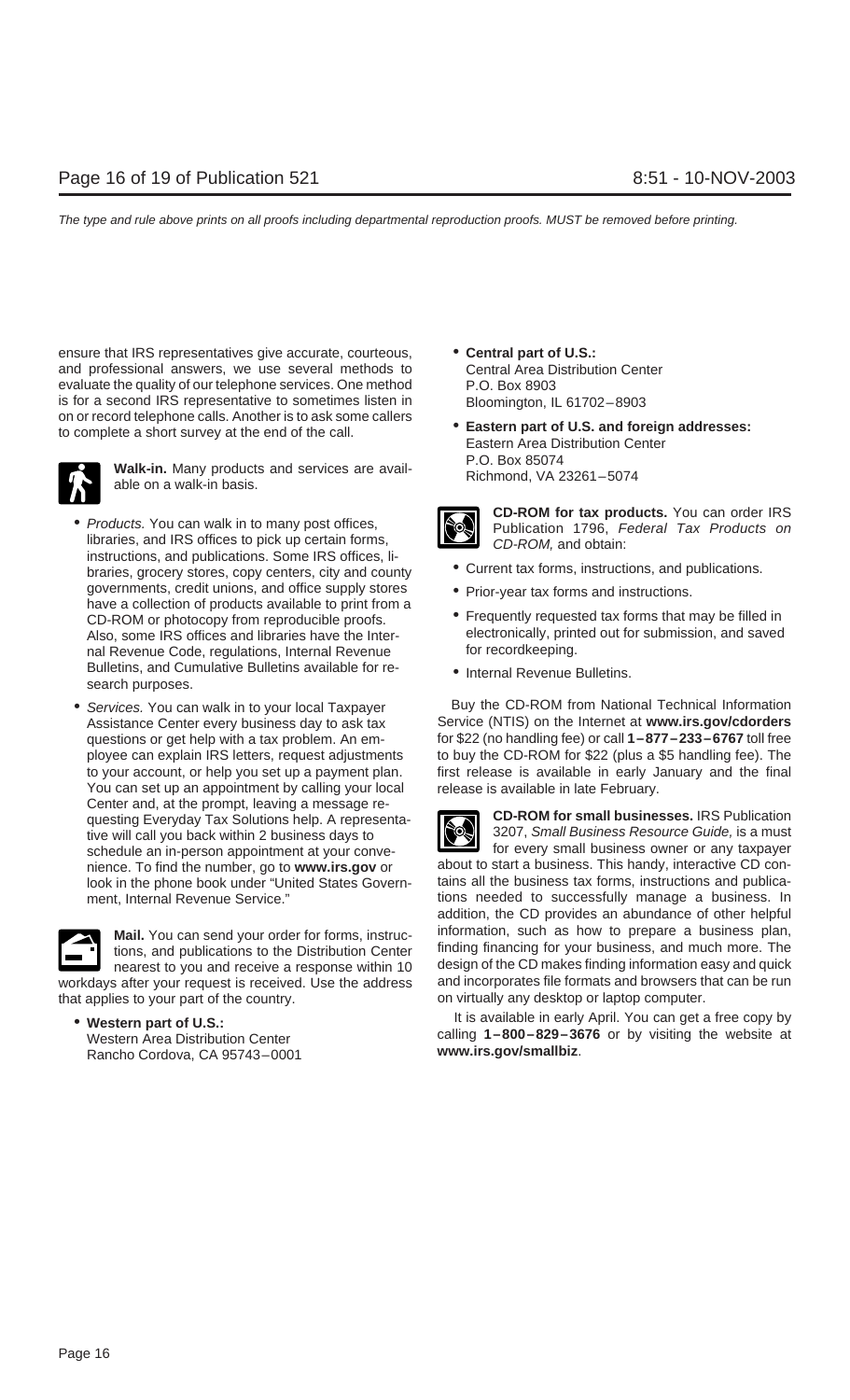To help us develop a more useful index, please let us know if you have ideas for index entries. **Index** See "Comments and Suggestions" in the "Introduction" for the ways you can reach us.

| Accountable plans  8-9                 | Full-time work, defined 4 Reasonable exper            |                                       |
|----------------------------------------|-------------------------------------------------------|---------------------------------------|
|                                        |                                                       | Reasonable perio                      |
| <b>Advances</b> (See Reimbursements)   |                                                       | <b>Reimbursements:</b>                |
| <b>Allowances (See Reimbursements)</b> | Help (See Tax help)                                   | Accountable plar                      |
| <b>Armed Forces, members</b>           | Home:                                                 | Armed Forces, m                       |
|                                        | Defined $\ldots \ldots \ldots \ldots \ldots \ldots$ 2 | $Excess$                              |
| <b>Assistance (See Tax help)</b>       |                                                       | Excluded from in<br>Ingluded in incon |

| Car expenses 7             |
|----------------------------|
| Change of address 1        |
| Choosing when to deduct 11 |
| Comments on publication 2  |

|                                                                                                                                                                 | $important$ reminders $\ldots \ldots \ldots \ldots$<br>R                                                                                                                               |  |
|-----------------------------------------------------------------------------------------------------------------------------------------------------------------|----------------------------------------------------------------------------------------------------------------------------------------------------------------------------------------|--|
| Household goods 7<br>Member of your household 7<br>Moves to locations in the United                                                                             | <b>S</b><br>Joint return 5<br>S                                                                                                                                                        |  |
| Moves to locations outside the<br>United States 7-8<br>Personal effects 7<br>Reasonable expenses 7<br>Travel by car 7<br>Travel expenses 7<br>When to deduct 11 | S<br>м<br>S<br><b>Main job location:</b><br>S<br>$\mathbf{s}$<br>More than one job 3<br>S <sup>I</sup><br>Union members 3<br>Member of your household 7<br><b>Members of the Armed</b> |  |
| Distance test 3, 14                                                                                                                                             |                                                                                                                                                                                        |  |

| Estimated tax 10                | Moves to locations in the United | Reporting Your Moving        |
|---------------------------------|----------------------------------|------------------------------|
|                                 |                                  | Expenses and                 |
| Example, illustrated  11-13     | Moves to locations outside the   | Reimbursements               |
| Exceptions to the time test 6   | United States 7-8                | Satisfying the Time Test for |
| Excess reimbursement 9          | <b>Moving expenses:</b>          | Employees and                |
| <b>Excluded foreign income,</b> | Allocable to excluded foreign    | Self-Employed Persons.       |
| moving expenses allocable       |                                  | Tax help                     |
|                                 | Deductible 7-8 Tax withholding   |                              |

| <b>Flaures:</b>                                                                                                                                            |                                                                                                          | work                                                                                |
|------------------------------------------------------------------------------------------------------------------------------------------------------------|----------------------------------------------------------------------------------------------------------|-------------------------------------------------------------------------------------|
| Can You Deduct Expenses for a<br>Non-Military Move Within<br>the United States? 5<br>Form 3903, illustrated 13<br>Illustration of Distance Test 3<br>Form: | N<br>Nonaccountable plans 9<br>Nondeductible expenses 8<br>Nondeductible expenses,<br>reimbursement of 9 | Time test:<br>Armed F<br>Employe<br>Exceptic<br>Full-time<br>Joint ret<br>Not yet r |
|                                                                                                                                                            | Personal effects 7<br><b>Publications (See Tax help)</b>                                                 | Seasona<br>Self-emp<br>Tempora<br>work                                              |

**A R Free tax services . . . . . . . . . . . . 15 Full-time work, defined .........4** 

| Help (See Tax help)     |
|-------------------------|
| :Home                   |
|                         |
|                         |
|                         |
| lousehold goods 7       |
| How to report:          |
| Form 1040 10, 12, 14    |
| Form 3903 10, 12-13, 14 |
|                         |

|                          | Illustrated example 11-13 Residence (See Home) |                         |
|--------------------------|------------------------------------------------|-------------------------|
| <b>Deductible moving</b> | Important change 1 Retirees who move to        |                         |
|                          | Important reminders 1                          | Return to full-time wor |

| 0.0.00<br>Personal effects 7<br>Reasonable expenses 7<br>Travel by car 7<br>Travel expenses 7<br>When to deduct 11<br>Distance test 3, 14                                       | <b>Main job location:</b><br>Defined $\ldots \ldots \ldots \ldots \ldots \ldots 3$<br>More than one job 3<br>Union members 3<br>Member of your household 7<br><b>Members of the Armed</b><br>Forces 3, 14                                                                                                  | Storage expenses<br><b>Suggestions for publicati</b><br><b>Survivors who move to</b><br>U.S.                                                                                  |
|---------------------------------------------------------------------------------------------------------------------------------------------------------------------------------|------------------------------------------------------------------------------------------------------------------------------------------------------------------------------------------------------------------------------------------------------------------------------------------------------------|-------------------------------------------------------------------------------------------------------------------------------------------------------------------------------|
| Е<br>Estimated tax 10<br>Example, illustrated  11-13<br>Exceptions to the time test 6<br>Excess reimbursement 9<br><b>Excluded foreign income,</b><br>moving expenses allocable | More information (See Tax help)<br>Moves to locations in the United<br>States 7<br>Moves to locations outside the<br>United States 7-8<br><b>Moving expenses:</b><br>Allocable to excluded foreign<br>income $\ldots \ldots \ldots \ldots \ldots 8$<br>Deductible $\ldots \ldots \ldots \ldots \ldots$ 7-8 | Tables:<br><b>Reporting Your Moving</b><br>Expenses and<br>Reimbursements<br>Satisfying the Time Test<br>Employees and<br>Self-Employed Person<br>Tax help<br>Tax withholding |
| F<br>Figures:<br>Can You Deduct Expenses for a                                                                                                                                  | No double deduction 8<br>Nondeductible 8<br>Who can deduct $\dots \dots$ 2-6, 14                                                                                                                                                                                                                           | Taxpayer Advocate<br><b>Temporary absence from</b><br>work<br>Time test:                                                                                                      |

| Form 3903, illustrated $\ldots \ldots \ldots$ 13<br>Illustration of Distance Test 3<br>First job $\ldots \ldots \ldots \ldots \ldots \ldots 3$<br>Form: | the United States? 5 Nonaccountable plans 9<br>Nondeductible expenses 8<br>Nondeductible expenses,<br>reimbursement of 9 | Employees 4<br>Full-time work 4<br>Joint return $\ldots \ldots \ldots \ldots \ldots 5$<br>Not yet met 5-6                                                      |
|---------------------------------------------------------------------------------------------------------------------------------------------------------|--------------------------------------------------------------------------------------------------------------------------|----------------------------------------------------------------------------------------------------------------------------------------------------------------|
| 3903 10, 12-13, 14 <b>P</b><br>11/2 a comparato de la Departe de la finale                                                                              |                                                                                                                          | Seasonal work 4<br>Self-employed persons 4-5<br>- ★★ contract contract with the contract of the contract of the contract of the contract of the contract of th |

| Accountable plans  8-9                                                                                                                  | Full-time work, defined 4                                                                | Reasonable expenses 7                                                                                                                            |
|-----------------------------------------------------------------------------------------------------------------------------------------|------------------------------------------------------------------------------------------|--------------------------------------------------------------------------------------------------------------------------------------------------|
| Adequate accounting 9<br><b>Advances</b> (See Reimbursements)<br><b>Allowances</b> (See Reimbursements)<br><b>Armed Forces, members</b> | н.<br>Help (See Tax help)<br>Home:                                                       | Reasonable period of time 9<br><b>Reimbursements:</b><br>Accountable plans 8-9<br>Armed Forces, members of 14                                    |
| <b>Assistance</b> (See Tax help)                                                                                                        | New 3                                                                                    | Excluded from income 10<br>Included in income $\dots\dots\dots\dots$                                                                             |
| C.<br>Car expenses 7<br>Change of address 1<br>Choosing when to deduct 11                                                               | Household goods 7<br>How to report:<br>Form 1040 10, 12, 14<br>Form $3903$ 10, 12-13, 14 | Nonaccountable plans 9<br>Nondeductible expenses 9, 10<br>Uniform Relocation Assistance<br>and Real Property<br>Acquisition Policies Act of 1970 |
| Comments on publication 2<br>D<br><b>Deductible moving</b><br>expenses 7-8                                                              | Illustrated example 11-13<br>Important change 1<br>Important reminders 1                 | Withholding on  10<br>Residence (See Home)<br>Retirees who move to U.S. 3, 6<br>Return to full-time work 3                                       |

| <b>IVIOVES IO IOCALIONS IN THE UNITED</b>                                                                                                                                                                                                                                                                                                | <u>Joint return 5</u>                      | Seasonal trade or business 4-5                           |
|------------------------------------------------------------------------------------------------------------------------------------------------------------------------------------------------------------------------------------------------------------------------------------------------------------------------------------------|--------------------------------------------|----------------------------------------------------------|
| Moves to locations outside the                                                                                                                                                                                                                                                                                                           |                                            | Self-employment, defined 4<br>Standard mileage rate 1, 7 |
| Personal effects 7                                                                                                                                                                                                                                                                                                                       | <b>Main job location:</b>                  | Storage expenses 7, 8                                    |
| Reasonable expenses 7                                                                                                                                                                                                                                                                                                                    |                                            | Suggestions for publication 2                            |
| Travel by car $\dots\dots\dots\dots\dots\dots$                                                                                                                                                                                                                                                                                           | More than one job $\dots\dots\dots\dots$ 3 | Survivors who move to                                    |
| Travel expenses 7<br>$\frac{1}{2}$ $\frac{1}{2}$ $\frac{1}{2}$ $\frac{1}{2}$ $\frac{1}{2}$ $\frac{1}{2}$ $\frac{1}{2}$ $\frac{1}{2}$ $\frac{1}{2}$ $\frac{1}{2}$ $\frac{1}{2}$ $\frac{1}{2}$ $\frac{1}{2}$ $\frac{1}{2}$ $\frac{1}{2}$ $\frac{1}{2}$ $\frac{1}{2}$ $\frac{1}{2}$ $\frac{1}{2}$ $\frac{1}{2}$ $\frac{1}{2}$ $\frac{1}{2}$ | Union members 3                            |                                                          |

| E<br>Estimated tax $\ldots \ldots \ldots \ldots \ldots 10$<br>Example, illustrated  11-13<br>Exceptions to the time test 6<br>Excess reimbursement 9<br><b>Excluded foreign income,</b><br>moving expenses allocable<br>F<br>Figures: | <b>More information</b> (See Tax help)<br>Moves to locations in the United<br>Moves to locations outside the<br>United States 7-8<br><b>Moving expenses:</b><br>Allocable to excluded foreign<br>income $\ldots \ldots \ldots \ldots \ldots 8$<br>Deductible 7-8<br>No double deduction 8<br>Nondeductible 8<br>Who can deduct 2-6, 14 | Tables:<br><b>Reporting Your Moving</b><br>Expenses and<br>Reimbursements 11<br>Satisfying the Time Test for<br>Employees and<br>Self-Employed Persons 4<br>Tax help 15-16<br>Tax withholding 10<br>Taxpayer Advocate15<br><b>Temporary absence from</b> |
|---------------------------------------------------------------------------------------------------------------------------------------------------------------------------------------------------------------------------------------|----------------------------------------------------------------------------------------------------------------------------------------------------------------------------------------------------------------------------------------------------------------------------------------------------------------------------------------|----------------------------------------------------------------------------------------------------------------------------------------------------------------------------------------------------------------------------------------------------------|
| Can You Deduct Expenses for a<br>Non-Military Move Within<br>the United States? 5<br>Form 3903, illustrated 13<br>Illustration of Distance Test 3<br>Form:                                                                            | N<br>Nonaccountable plans 9<br>Nondeductible expenses 8<br>Nondeductible expenses,<br>reimbursement of  9<br>P<br>Personal effects 7<br><b>Publications (See Tax help)</b>                                                                                                                                                             | Time test:<br>Armed Forces, member of 14<br>Employees 4<br>Exceptions 6<br>Full-time work 4<br>Joint return $\dots\dots\dots\dots\dots\dots5$<br>Not yet met 5-6<br>Seasonal work 4<br>Self-employed persons 4-5<br>Temporary absence from               |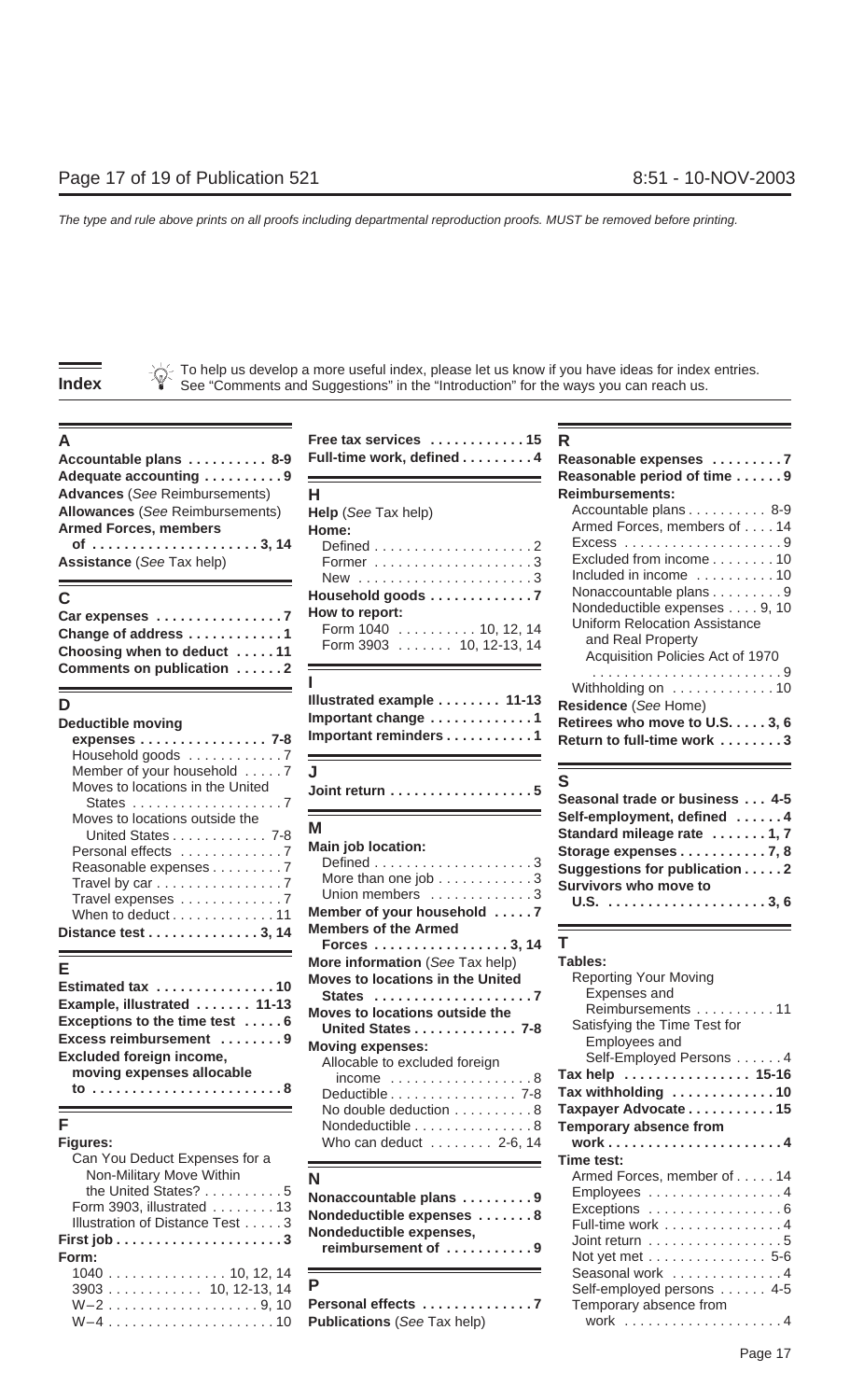| Travel by car 7 W<br>Travel expenses 7<br>TTY/TDD information 15                                                                                                                  | When to deduct expenses:<br>Choosing when to deduct 11<br>Expenses not reimbursed 11 | Retirees who move to U.S. 3, 6<br>Survivors who move to<br>Time test 4-6 |
|-----------------------------------------------------------------------------------------------------------------------------------------------------------------------------------|--------------------------------------------------------------------------------------|--------------------------------------------------------------------------|
| <u> Tanzania de la contrada de la contrada de la contrada de la contrada de la contrada de la contrada de la con</u><br><b>Uniform Relocation Assistance</b><br>and Real Property | Expenses reimbursed 11<br>Where to deduct 11<br>Who can deduct:<br>Distance test 3   | Withholding 10                                                           |
| <b>Acquisition Policies Act of 1970</b><br>Union members, main job                                                                                                                | Members of the Armed                                                                 |                                                                          |

Union members, main job Forces . . . . . . . . . . . . . . . . . . 14 **location** . . . . . . . . . . . . . . . . . 3 Related to start of work . . . . . . 2-3

| Retirees who move to U.S. 3, 6                          |  |
|---------------------------------------------------------|--|
| Survivors who move to                                   |  |
|                                                         |  |
| Time test $\dots$ , $\dots$ , $\dots$ , $\dots$ , $4-6$ |  |
| ithholding 10                                           |  |
|                                                         |  |
|                                                         |  |